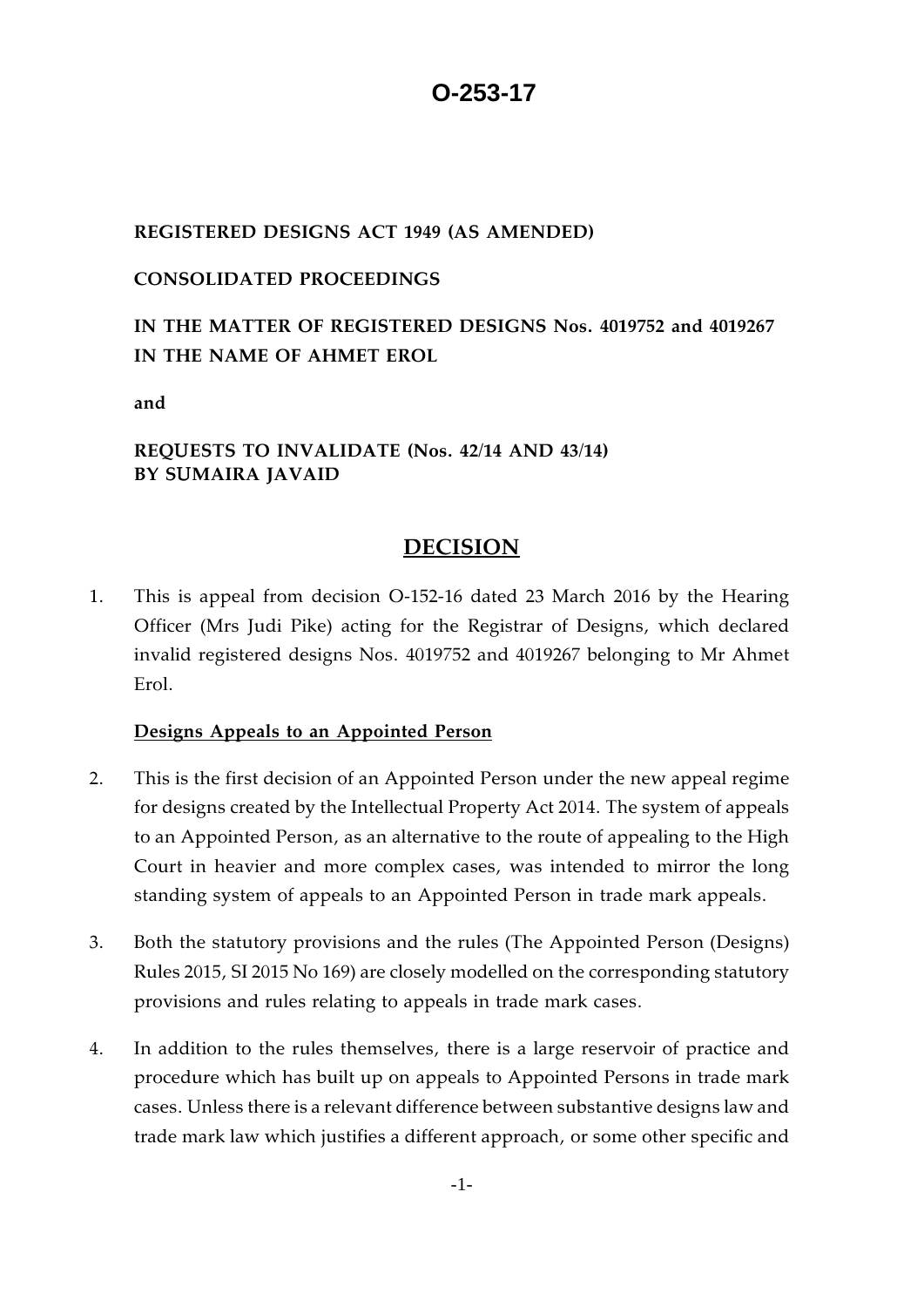concrete reason, the Appointed Persons for designs appeals will follow and apply the established practice and procedural decisions of the Appointed Persons in trade mark appeals.

#### **The decision under appeal**

- 5. Requests to invalidate registered designs Nos. 4019752 ('752) and 4019267 ('267) were made by Sumaira Javaid on the ground that they lacked novelty or individual character under section 1B(1) of the Registered Designs Act 1949, as amended ("the Act"). Each of the designs (reproduced later) consists of a garment on the chest of which a somewhat modified Union flag is displayed.
- 6. Ms Javaid's overall contention was that she and many of the suppliers working in the London souvenir market had been selling similar designs for many years prior to the application dates for these designs (both in the year 2011). She asserted that the proprietor (Mr Ahmet Erol) had not created the designs but instead had registered existing generic designs, hijacking the London souvenir market.
- 7. Despite the width of these assertions, Ms Javaid did not produce systematic evidence of the pre-application design corpus. The Hearing Officer proceeded on the basis that there was no evidence before her about the design corpus which would allow her to take it into account in reaching her findings. Ms Javaid's evidence however relied upon a large number of individual items of alleged prior art. The hearing officer painstakingly went through the evidence relating to these numerous allegations, and rejected all of them except two, either on the ground that Ms Javaid's evidence did not prove that the material concerned had been made available to the public or that the design which might have been prior published was so different from the designs in suit that it was not relevant.
- 8. However, she found on the balance of probabilities that two relevant items of prior art had been made available to the public. The first was a photograph (said to have been from a photo shoot conducted by Global Fashion Links) which was placed on Facebook in 2010. Secondly, she was prepared to give "some weight" to witness statements from Nasar Ahmed and T. Piratheepan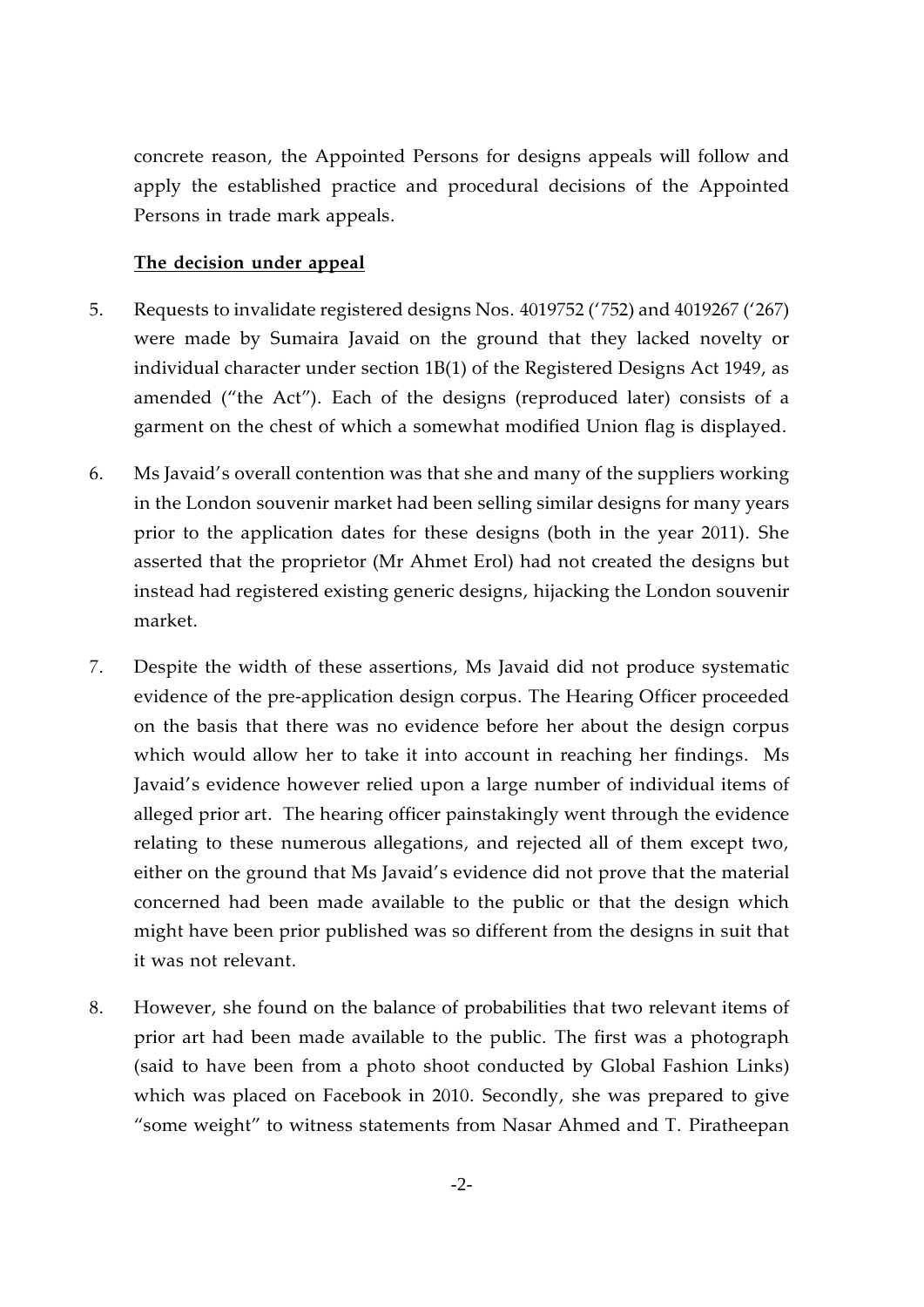which said that garments bearing a Union flag design depicted in the witness statements had been on the market from 2005 or 2006.

9. She went on to compare the designs in suit with these two items of prior art and found that each of the designs in suit did not create a different overall impression compared to those earlier designs which had been made available to the public before the relevant date. Accordingly, she declared the two designs in suit to be invalid.

#### **Representation, and the parties' request to allow the appeal by consent**

- 10. In the proceedings below, Ms Javaid was not represented, but the hearing officer allowed her husband Mr Malik Tanveer to make representations on her behalf in view of her limited command of English. According to paragraph 5 of the hearing officer's, Mr Erol was represented before her "*by Ms Millie Balkan, of Mishcon de Reya LLP*."
- 11. When I read that, I understood that to mean that Mr Erol had been represented by a solicitor from that well-known firm appearing in the normal way on behalf of the firm. One assumes that the hearing officer would also have understood Ms Balkan to have been appearing as a solicitor advocate in that capacity.
- 12. Mr Erol's written grounds of appeal were contained in a document headed "Preliminary Skeleton Argument" running to 79 pages including interspersed documents. The document purports to have been settled by a barrister whose name appears at the end. The grounds contain the following passage:

"11. Further, the Registrar is incorrect to state - para 24 "Mr Erol made no request to cross examine Ms Javaid." The Appellant was a litigant in person assisted by his niece acting as an interpreter. The Registrar did not permit any questions to be put to the Respondent. ..."

13. At the hearing of the appeal Mr Erol was not represented by that barrister or anyone else, but was assisted by a friend who acted as his interpreter when required. I asked Mr Erol to explain the apparent discrepancy between the status of Ms Balkan as understood by the hearing officer and recorded in her decision, and paragraph 11 of his grounds of appeal. He explained that Ms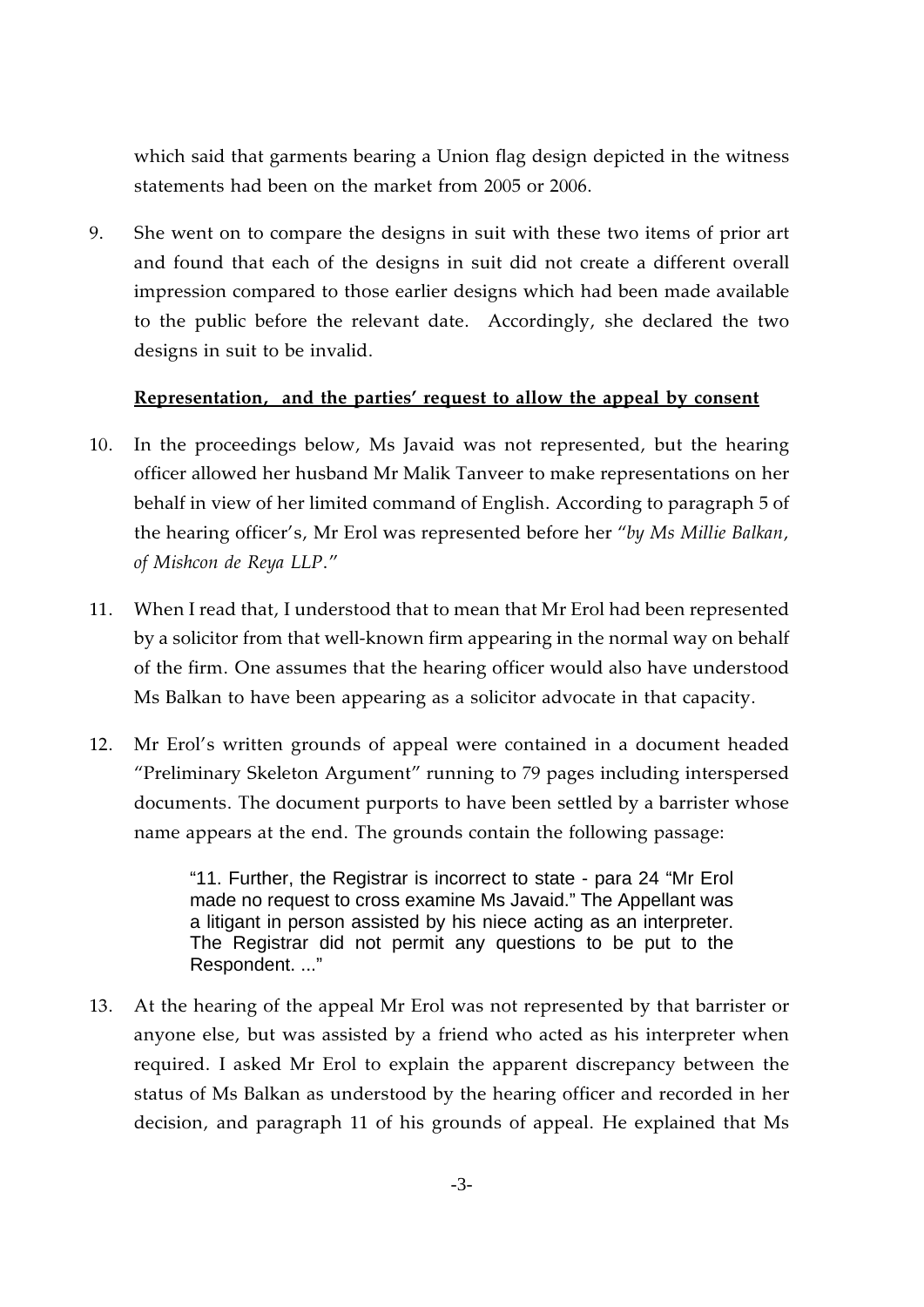Balkan was his niece who works, or at least at the time of the hearing worked, for Mishcon de Reya, although she is not a solicitor, but maintained that she was assisting him as interpreter not as a representative. This puzzled me since among the appeal papers is a professional-looking skeleton argument lodged shortly before the hearing in front of the hearing officer which was signed by "Millie Balkan/For the Proprietor". On this being drawn to his attention, Mr Erol seemed to withdraw his suggestion that the hearing officer had misunderstood the status of Ms Balkan before her, but I was not able to understand from what he said why the suggestion had been made in the first place that Ms Balkan was only an interpreter.

- 14. This matter raises a number of concerns. First, the Hearing Officer appears to have understood that Ms Balkan was appearing in front of her as a representative of the well known firm of solicitors Mishcon de Reya, and would naturally have assumed from that and from the skeleton argument (which looks professionally formatted, beginning with a reading list) that she was appearing as a qualified solicitor. It would seem that she was in fact appearing in her private capacity for her uncle and that she was not a solicitor, although I was not told the nature of her employment.
- 15. Before the Hearing Officer, Ms Balkan put forward a number of allegations of forgery of documents and perjury. I will deal later with one in particular of these allegations. Solicitors who act as advocates are not permitted to put forward any allegation of fraud, unless "*instructed to do so and you have material which you reasonably believe shows, on the face of it, a case of fraud*" (SRA IB(5.7)(b)). Similar rules apply to the Bar. In consequence, tribunals are entitled to regard allegations of fraud advanced before them by professional advocates as having at least satisfied this threshold test in the professional judgement of the advocate. There is a risk that the hearing officer may have given more weight to these forgery allegations than they were due, under the mistaken impression that they were being advanced by a professional advocate, although fortunately she did not uphold any such allegation.
- 16. Mr Erol's attempt to downplay the status and role of Ms Balkan in order to further his present appeal means that I must treat with considerable caution his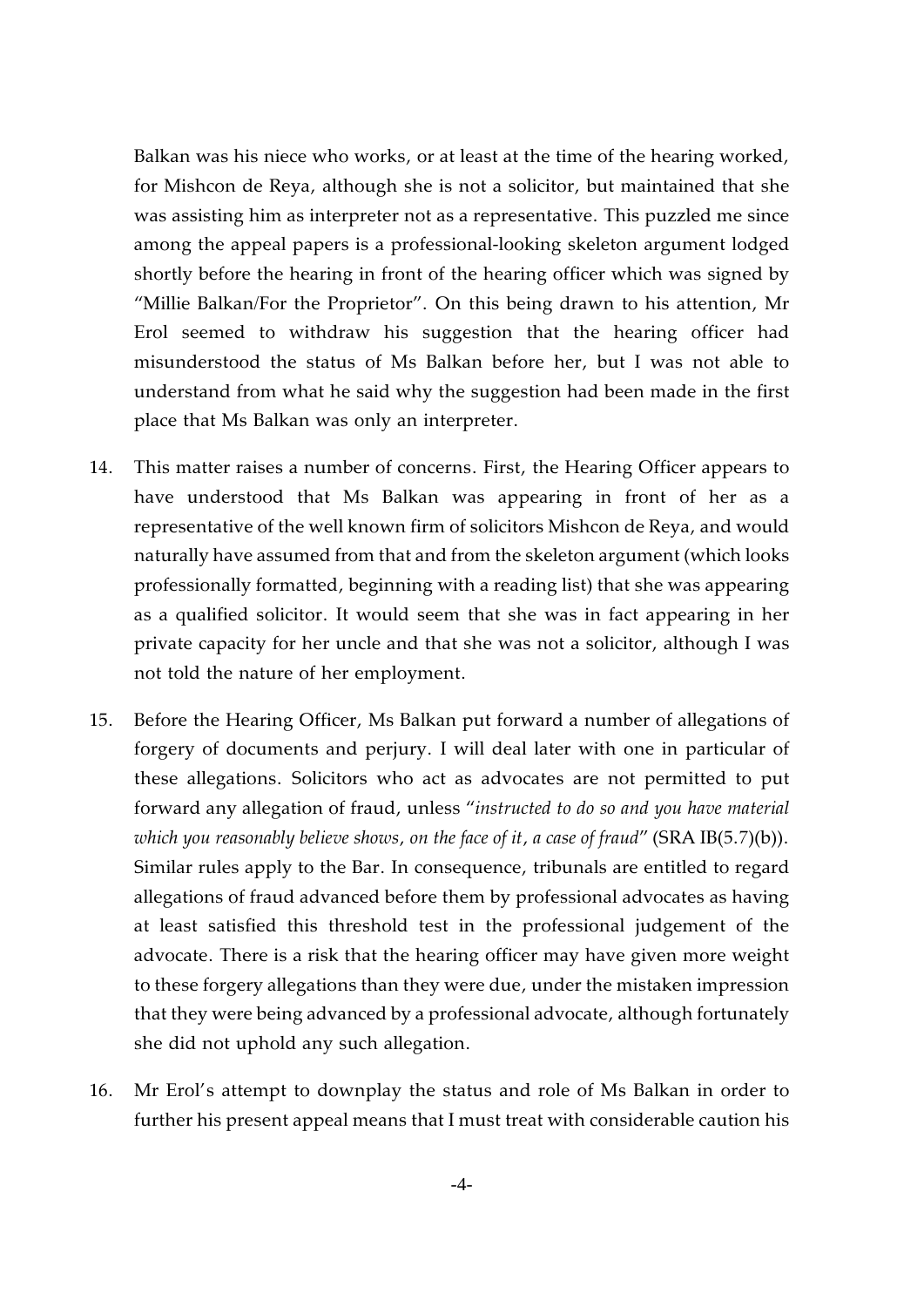allegations about factual matters or about the course of proceedings, particularly where they are not clearly supported by documents.

- 17. About four weeks before the date fixed for the hearing, which took place before me on 14 February 2017, I was informed that the parties had settled the appeal. I was invited to make an order by consent whose effect would be to set aside the hearing officer's decision and so restore the designs to the register. I declined to make such an order. The hearing officer's decision that the designs are invalid is not simply a transaction between the parties to the proceedings. It is an official act under public law which affects the status of legal rights on the register and so affects the rights of the public at large. Accordingly, such a decision cannot be set aside on appeal, unless the appellate tribunal is satisfied on the merits of the appeal.
- 18. I then received a letter from Ms Javaid, the successful applicant below and respondent to this appeal, stating that the owner of the registered designs (the appellant Mr Erol) had granted her "*permission to sell these designs no 4019752 and 4019267 fully, without any restrictions and any time period*", and that she had no objection to those designs staying on the register.
- 19. To my mind this emphasises and reinforces the strong public interest which exists in not permitting the reversal of a first instance decision to invalidate registered intellectual property rights except where that decision is shown to be wrong on the merits. If the decision were to be reversed by consent in the way sought by the parties, the appellant and the respondent would be in a favoured club of traders free to operate within the scope of the monopoly rights which had been restored to the register and could then be asserted to exclude other traders from the market.
- 20. In view of these events, the respondent Ms Javaid chose not to participate further in the appeal and did not appear at the hearing.

#### **Mr Erol's Application to rely on additional evidence and materials**

21. The bulk of Mr Erol's Grounds of Appeal consists of an attempt to rely on what is described as "*Evidence of fabrication discovered subsequent to the hearing*". These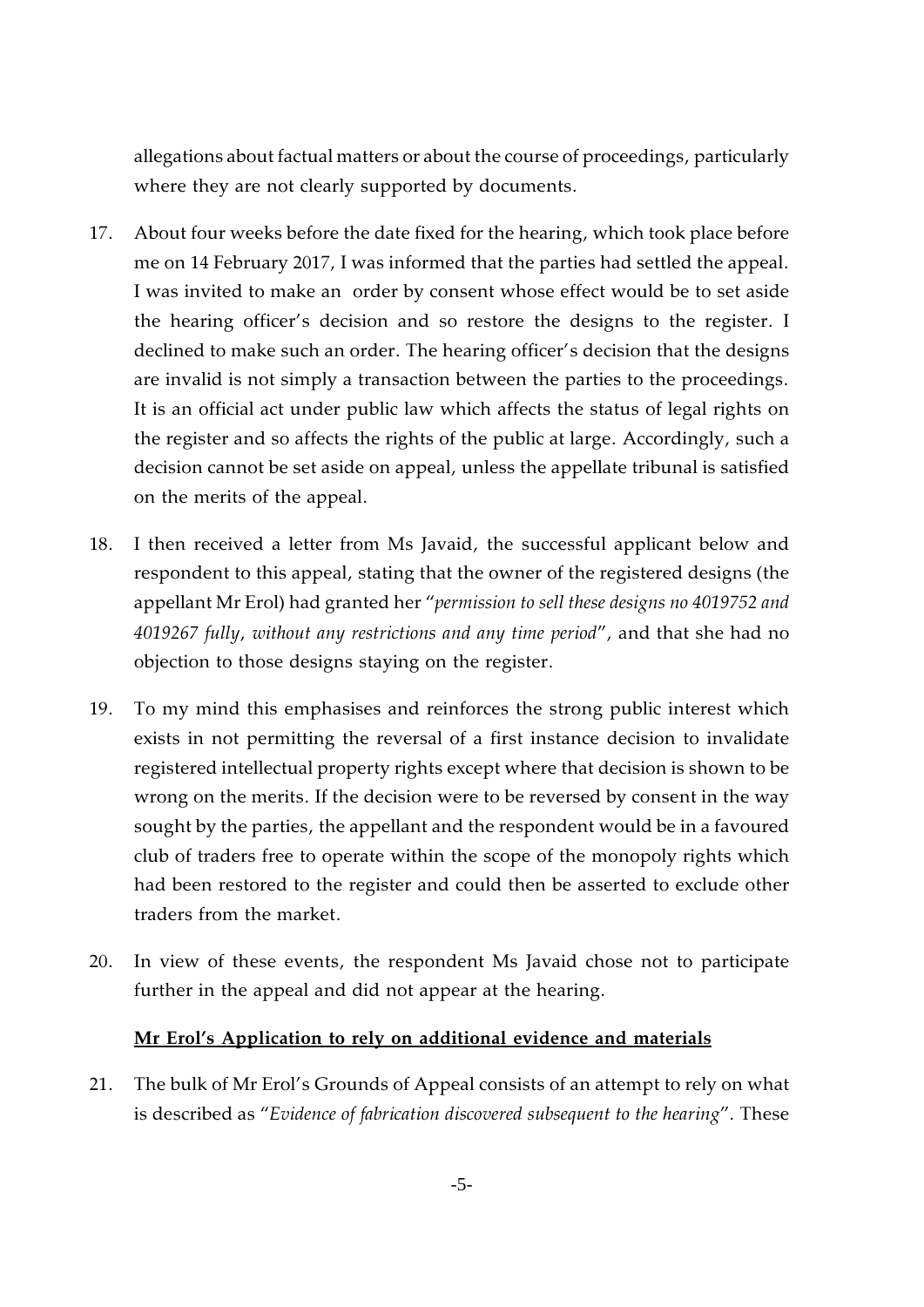documents indicate that there has been litigation in court and other proceedings at the IPO between Mr Erol and the respondent and her husband relating to designs and other matters, that these proceedings have been acrimonious, and that Mr Erol has made allegations of forgery of documents, falsification of witness statements, and falsification of posting dates of envelopes.

- 22. Most of these documents seem to be advanced in support of a general suggestion (in paragraph 22 of Mr Erol's Grounds of Appeal) that "*Sumair Javaid is a habitual liar and fabricates evidence in IPO proceedings on a regular basis*". The majority of the documents are dated before the date of the hearing in the Office, which was in January 2016.
- 23. The principles upon which an Appointed Person will receive fresh evidence on an appeal were considered by Mr Daniel Alexander QC in his decision in *Guccio Gucci SPA's TM* (O-424-14, 1 October 2014). Those principles were set out by the Court of Appeal in *EI Du Pont De Nemours & Co v. S.T. Dupont* [2003] EWCA Civ 1368 at [100] to [104]. In general, the well-known principles originally set out by the Court of Appeal in *Ladd v Marshall* [1954] 1 WLR 1489 should be applied in the same way as they are now applied, as broad discretionary guidelines rather than strict rules, in appeals to the Court of Appeal from a court of first instance. However, in *Du Pont* at [104], the Court of Appeal approved an observation by Pumfrey J in *Wunderkind TM* [2002] RPC 45 at [57]:

"There is no doubt that in a trade mark appeal other factors outside the *Ladd v. Marshall* criteria may well be relevant. Thus in my judgment it is legitimate to take into account such factors as those enumerated by Laddie J in *Hunt-Wesson*, provided always that it is remembered that the factors set out in *Ladd v. Marshall* are basic to the exercise of the discretion to admit fresh evidence and that those factors have peculiar weight when considering whether or not the overriding objective is to be furthered."

24. The judgment of Laddie J in *Hunt-Wesson's TM Appn* [1996] RPC 233 at 241 lines 36-50 illustrates a factor of this kind. If late evidence is excluded from an appeal in opposition proceedings then this may adversely affect members of the trade and public who were not involved in the failure to submit the evidence in a timely manner; further, exclusion of late evidence from such an appeal may simply lead to multiplicity of proceedings since that evidence can then be relied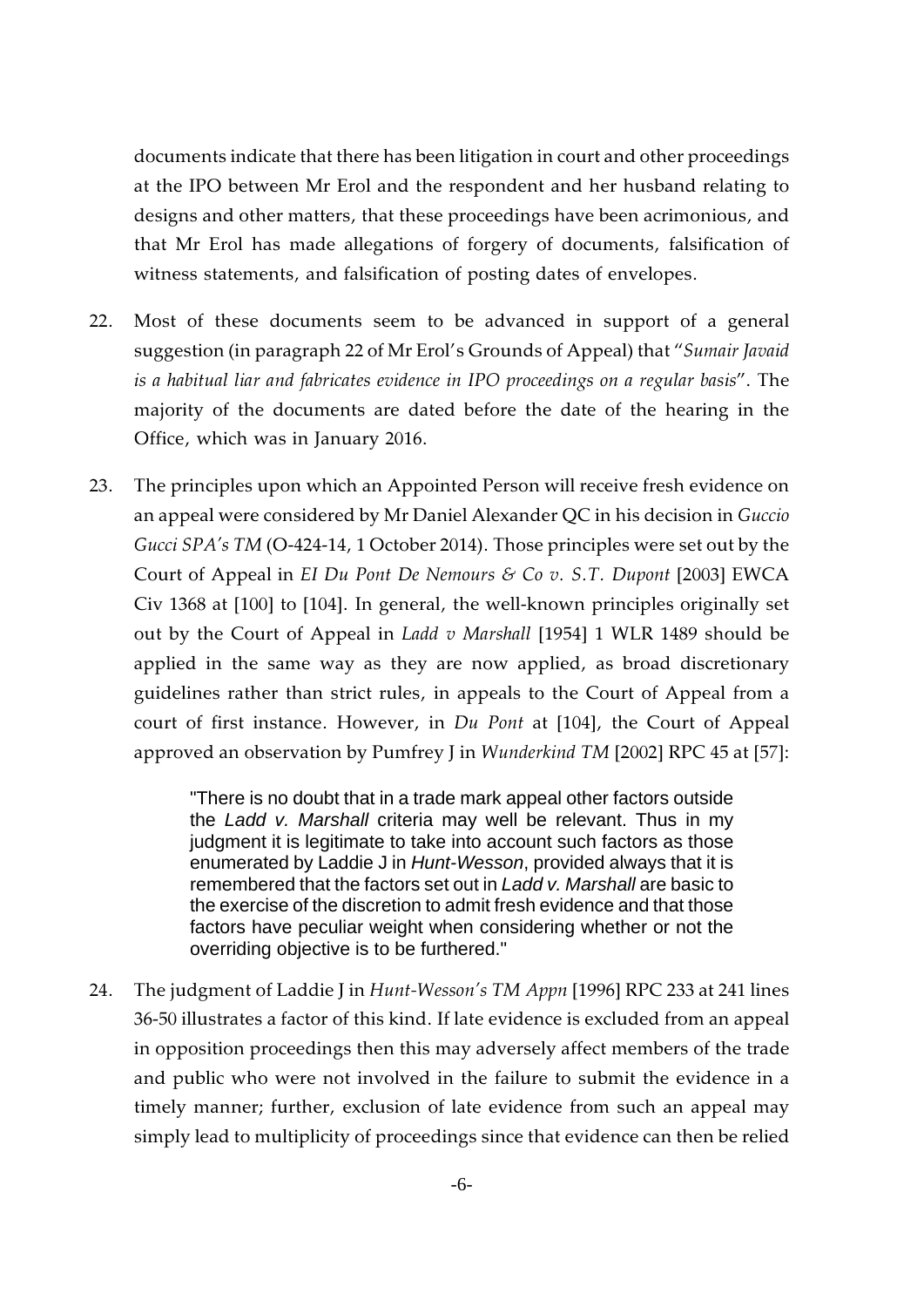on in post-grant invalidity proceedings. Mr Alexander's decision in *Guccio Gucci*  provides another illustration of circumstances in which evidence was admitted on appeal even though the *Ladd v Marshall* principles were not satisfied. In *Guccio Gucci* they were relaxed in favour of the admission of late evidence by the proprietor, but in a set of circumstances which Mr Alexander described as exceptional. He observed at [79] that "*it should not be thought that, in general, appellate tribunals in trade mark matters will permit a party to remedy an evidential deficiency on whatever terms.*"

- 25. Similar factors to those in trade mark appeals may be relevant to registered designs appeals and I have no doubt that where they are relevant, a similar approach should be adopted in registered designs appeals which involves to a limited extent the relaxation of the application of the *Ladd v Marshall* principles.
- 26. Turning to this case, I note that in addition to most of the documents being dated before the hearing at first instance, there is overlap between those documents and the documents which were annexed to Ms Balkan's skeleton argument served shortly before that hearing. The hearing officer refused to admit these documents on case management grounds (as well as excluding late evidence sought to be adduced by the respondent) because they were not introduced into evidence in a timely manner. Her case management decision is not in terms appealed from. In any event it is only in the rarest circumstances that an appellate tribunal would reverse a discretionary case management decision of this kind, in view of the need to maintain the fairness and effectiveness of proceedings by preventing the disorderly introduction of evidence and material at a late stage without good reason. I am not prepared to allow Mr Erol to bypass the Hearing Officer's case management decision to exclude evidence at first instance by seeking to reintroduce that evidence in support of this appeal.
- 27. The hearing officer also refused to allow Mr Erol to ventilate at the hearing before her his allegations about alleged falsification of posting dates of envelopes, because these had been addressed at a previous hearing. Again, Mr Erol is seeking to circumvent a case management decision and I decline to allow him to ventilate these allegations again on this appeal.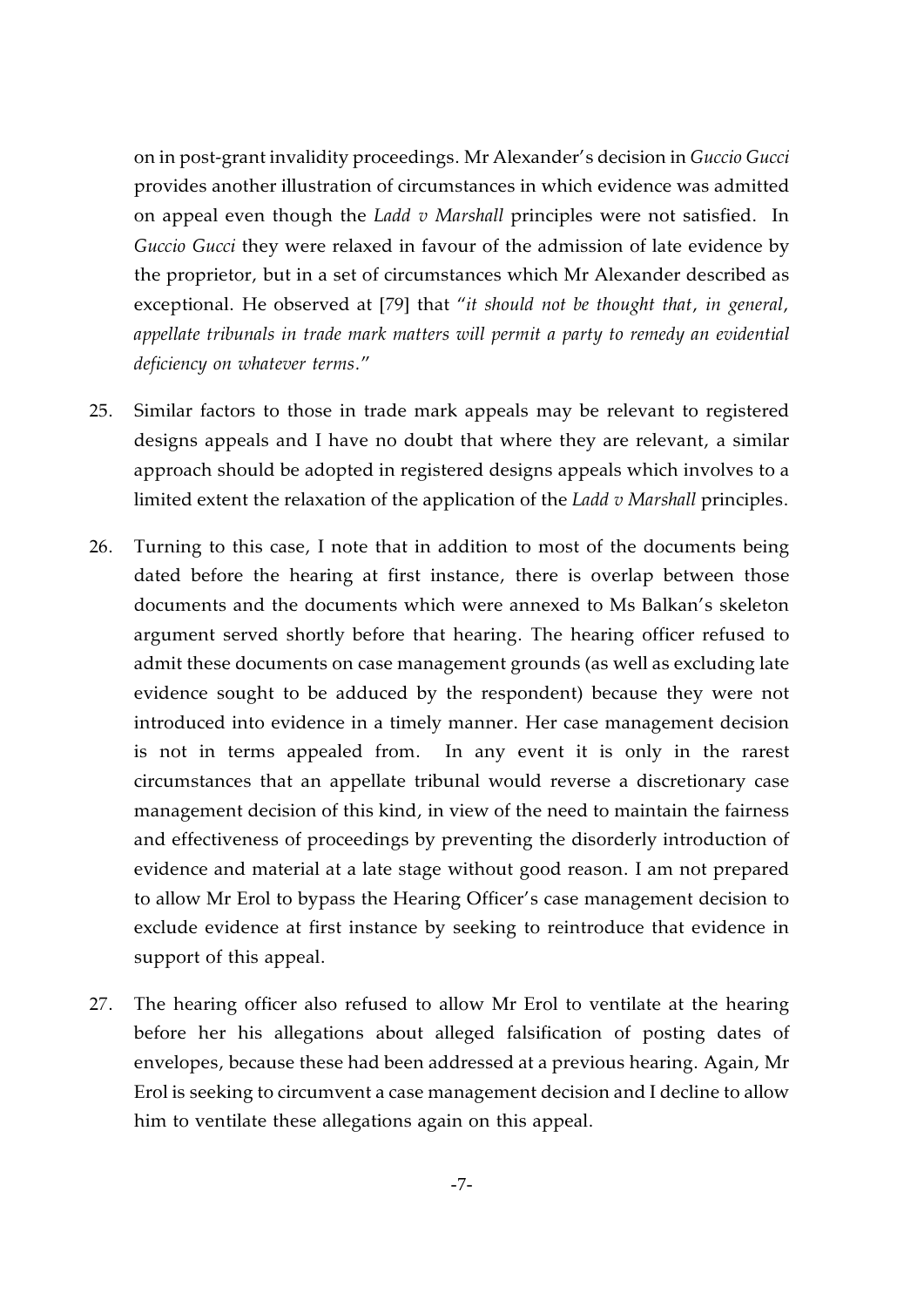- 28. I also refuse to allow Mr Erol to introduce other documents which were in his possession before the date of the hearing since he has provided no good reason for not having relied on them in the proceedings below in good time.
- 29. Mr Erol handed in at the appeal hearing itself a folder containing further documents. This contained a typed document headed "Court Speech", which I was happy to accept as supplementing his oral submissions at the hearing. However the folder also contained 27 exhibits consisting of further documents which were sought to be relied upon on in the appeal in support of Mr Erol's contention that the respondent had produced "fake evidence".
- 30. Most of these documents were either dated before the first instance hearing or overlapped with or were further copies of documents included in Mr Erol's Grounds of Appeal. There are some isolated documents which post-date the hearing. There is an Order of HH Judge Hacon made in IPEC on 25 November 2016, which is said to lend support to the suggestion that Ms Javaid fakes evidence. This Order indicates that an action commenced by Mr Malik Tanveer (Ms Javaid's husband) was discontinued by consent with costs in favour of the defendant (Mr Erol). While this indicates that Mr Tanveer's claim was withdrawn on unfavourable terms as to costs, it goes nowhere in supporting an allegation of fabrication of evidence.
- 31. This leaves only some other isolated documents dated after the hearing. There is a letter to the IPO dated 22 June 2016 from a firm of solicitors which gives the results of a VAT number validation query on two VAT numbers said to have been used by Global Fashion Links Ltd on documents which formed part of Ms Javaid's evidence. There is also a letter dated 9 February 2016, i.e. after the hearing but before the decision, from a Mr Tamim Momoni. He is said to be the "Tamim" who signed one of the group of six witness statements referred to by the hearing officer at paragraph 28 of her decision, but not one of the two which she relied upon as having some weight. In my judgement, these documents are the results of trains of inquiry which could and should have been undertaken in advance of the hearing, and in any event are only of indirect relevance to the grounds upon which the hearing officer upheld the invalidation requests.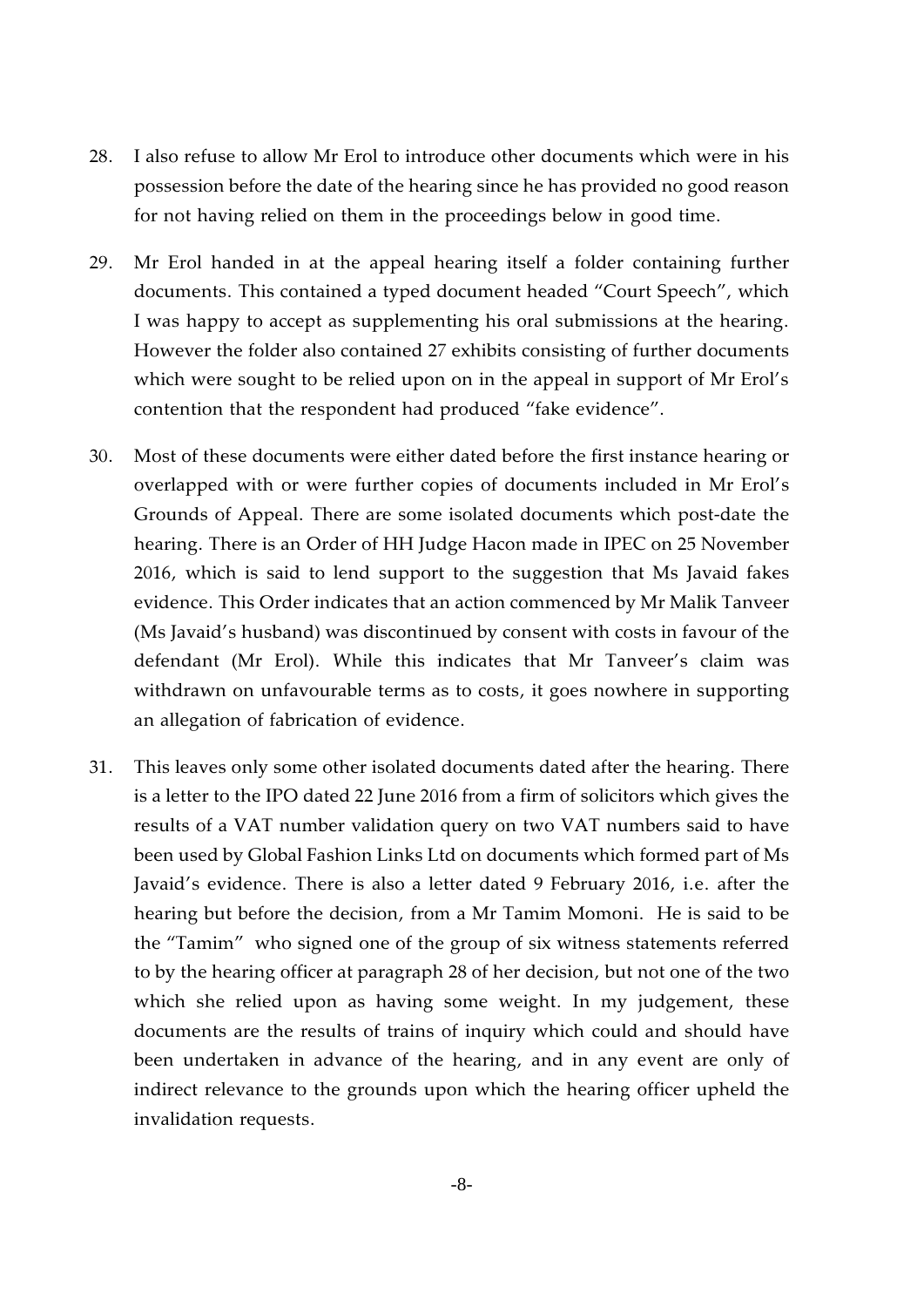32. For these reasons, it is clear that Mr Erol's application to adduce additional evidence on the appeal fails to satisfy the *Ladd v Marshall* principles. I do not consider that there are present in this case any additional factors pertaining to the nature of registered designs proceedings which would justify a more relaxed approach to the admission of evidence on appeal. I therefore refuse to allow Mr Erol's additional materials to be introduced into the appeal.

#### **Merits of the appeal - findings on the evidence**

- 33. I now turn to consider the Grounds of Appeal insofar as these are based on criticising the decision itself on the basis of the evidence and materials that were before the Hearing Officer, rather than on the basis of new evidence.
- 34. Mr Erol's principal criticism in this regard is that having dismissed many allegations of prior publication which were advanced in evidence by Ms Javaid, the hearing officer has failed to give sufficient reasons why the evidence on which she founded her final decision was reliable. Mr Erol contends that this omission is all the more relevant given that Ms Javaid's credibility was very much a live issue during the course of the proceedings.
- 35. This argument is flawed. It is of course the case that if the evidence of a witness is found to be unreliable, in the sense of untruthful, on numerous matters, then anything else the witness says must be treated with great caution and cannot be assumed to be true just because material is not available to contradict that part of the evidence. But that is not what has happened here. The hearing officer rejected the other allegations not because she found Ms Javaid to be untruthful but because the evidence was not of sufficient quality or completeness satisfactorily to prove the allegations. She made no finding that Ms Javaid was an untruthful or unreliable witness, as distinct from identifying deficiencies within the evidence she had adduced.
- 36. One important example was a brochure for Global Fashion Links (Annex 2-B) showing a number of designs, which was said to date from 2003. However, as pointed out by the hearing officer, Ms Javaid's evidence provided no information as to whether this brochure was ever sent to customers, or how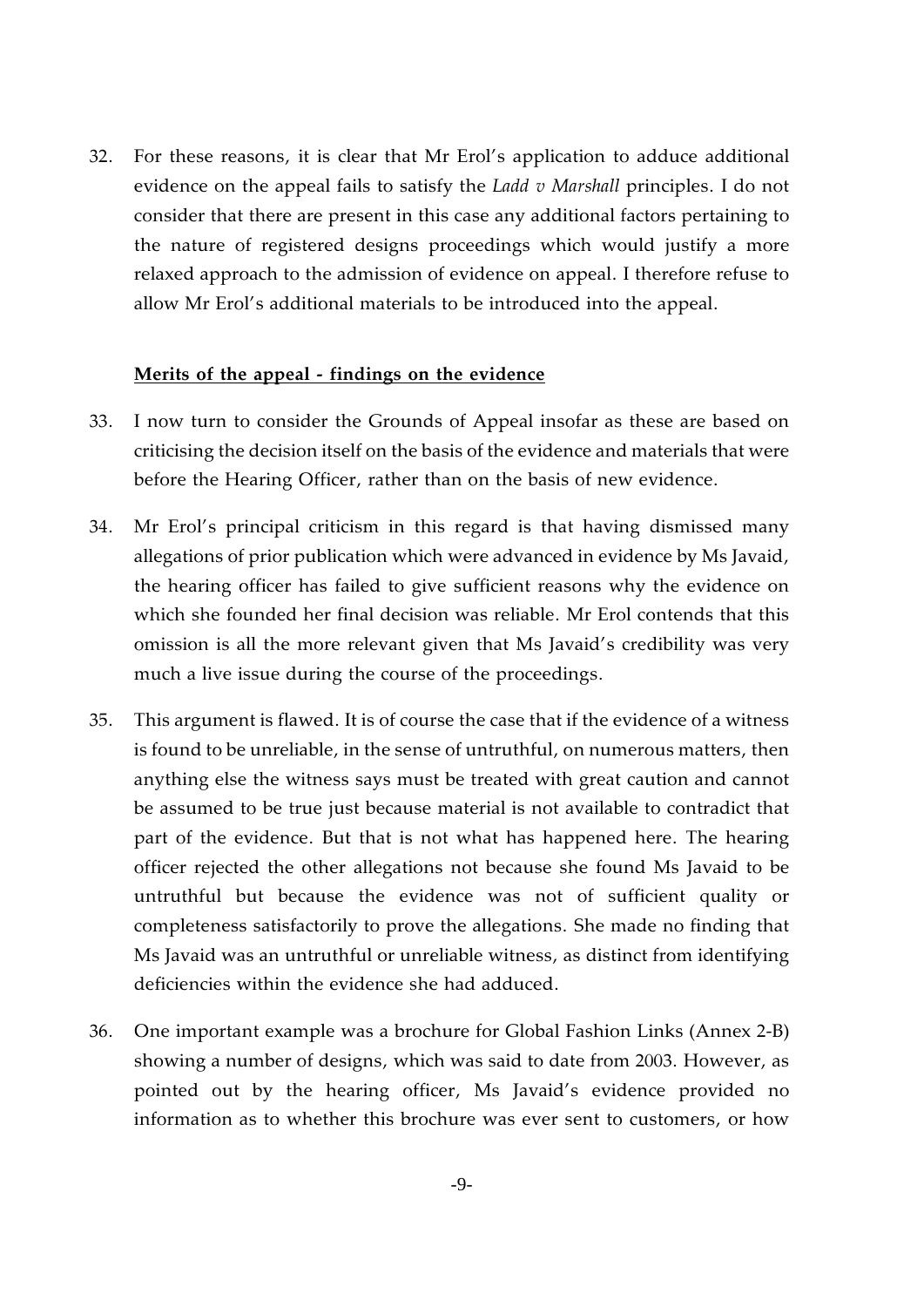many were printed. A tribunal cannot simply assume or infer that such a document was communicated to the public in the absence of some positive evidence that this happened. As I have mentioned, Ms Javaid was not professionally represented in the proceedings, and this is the kind of obvious lacuna in the evidence which a professional representative should point out and correct. However, the fact that Ms Javaid's evidence on this part of the case failed to prove a relevant prior publication does not of itself lead to an inference that another piece of evidence, if cogent on its face, should be disregarded because Ms Javaid's evidence is generally unreliable.

- 37. This brochure was subject to an attack at the hearing by Ms Balkan, who alleged that it was a forgery because of a discrepancy in the formatting of the telephone numbers printed on the document. At paragraph 25 of her decision, the hearing officer described as "unacceptable" the way in which this challenge to the genuineness of the document had been raised for the first time at the hearing, referring to Tribunal Practice Notice 5/2007 which in turn refers to the decision of Mr Richard Arnold QC as an Appointed Person in *EXTREME Trade Mark* BL O/161/07. She said that: "*It is wrong to hijack both the [opposing] party and the decision-taker at the hearing, when there is no opportunity to address the challenge in evidence*."
- 38. I fully agree with the hearing officer's observation. The reason why prior notice and/or cross examination of a witness is normally a prerequisite for advancing this kind of allegation is twofold. First, as a matter of principle, it is wrong that a witness or party should stand at risk of being condemned as having engaged in perjury or forgery without being given a fair opportunity to be heard in answer to the allegation. Secondly, as a matter of practicality, an allegation that a document is forged may greatly widen the categories of evidence upon which the accused party may wish to rely in answering the allegation: for example, it may require the introduction of expert evidence or other corroborative evidence external to the document which assists in proving that it is genuine, whose potential need would not have been apparent until the allegation of forgery is raised.
- 39. Further, the basis upon which Ms Balkan raised the allegation of forgery is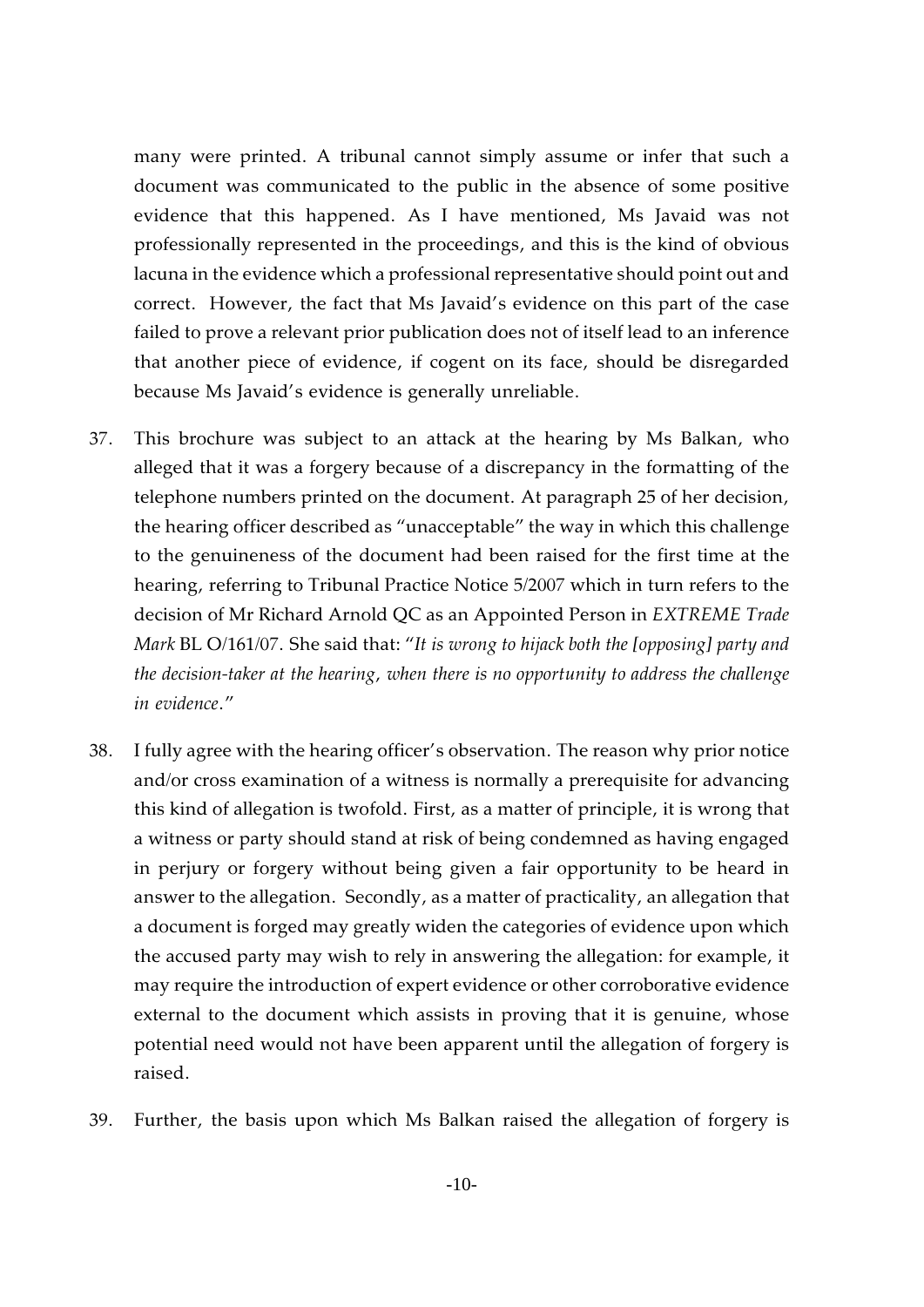flimsy indeed. It was based upon the discrepancy between the format of one outer London telephone number which was printed as +44(0)20 8XXX XXXX and another (the printer's own number) which was printed as 0044 208 XXX XXXX. The grouping of the second of these telephone numbers is strictly speaking incorrect because 20 replaced the previously separate inner and outer London area codes of 207 and 208 many years ago. Nonetheless to this day many people continue to print telephone numbers as if the superseded separate area codes for inner and outer London still exist. Similarly, some people may choose to print the international access code as + and others as 00; some may choose to insert parentheses round the (0) prefix which need not be dialled when calling from abroad.

- 40. For a printer to print the client's telephone number in the client's preferred format and to print its own telephone number in its own usual format does not strike me as in any way unusual or raising any ground for suspicion. Quite apart from and in addition to the procedural impropriety of seeking to raise this forgery allegation at the hearing without prior warning, in my judgement this format discrepancy did not give raise to any credible or arguable basis for raising a serious allegation of this kind in the first place.
- 41. This brings me to Mr Erol's ground of appeal relating to the first item of relevant prior art relied on by the hearing officer. This is a photo shoot photograph on Facebook, which appears as part of a screen shot which bears on its face the date of April 7, 2010. In his appeal grounds, Mr Erol introduced a series of photographs showing how, in his contention, the date on this screen shot could have been forged, and argued that the screen shot produced in evidence should be disregarded as having no evidential weight.
- 42. In my view, the arguments against parties being permitted to raise allegations of forgery for the first time at first instance hearings apply with redoubled force to attempts to raise forgery allegations for the first time on an appeal. I reject Mr Erol's attempt to rely on this allegation at this stage both as procedurally improper and also as having no credible or proper basis. There is no positive evidence which contradicts the fact that this photograph was made available on the internet from 7 April 2010; his contention is merely that it could have been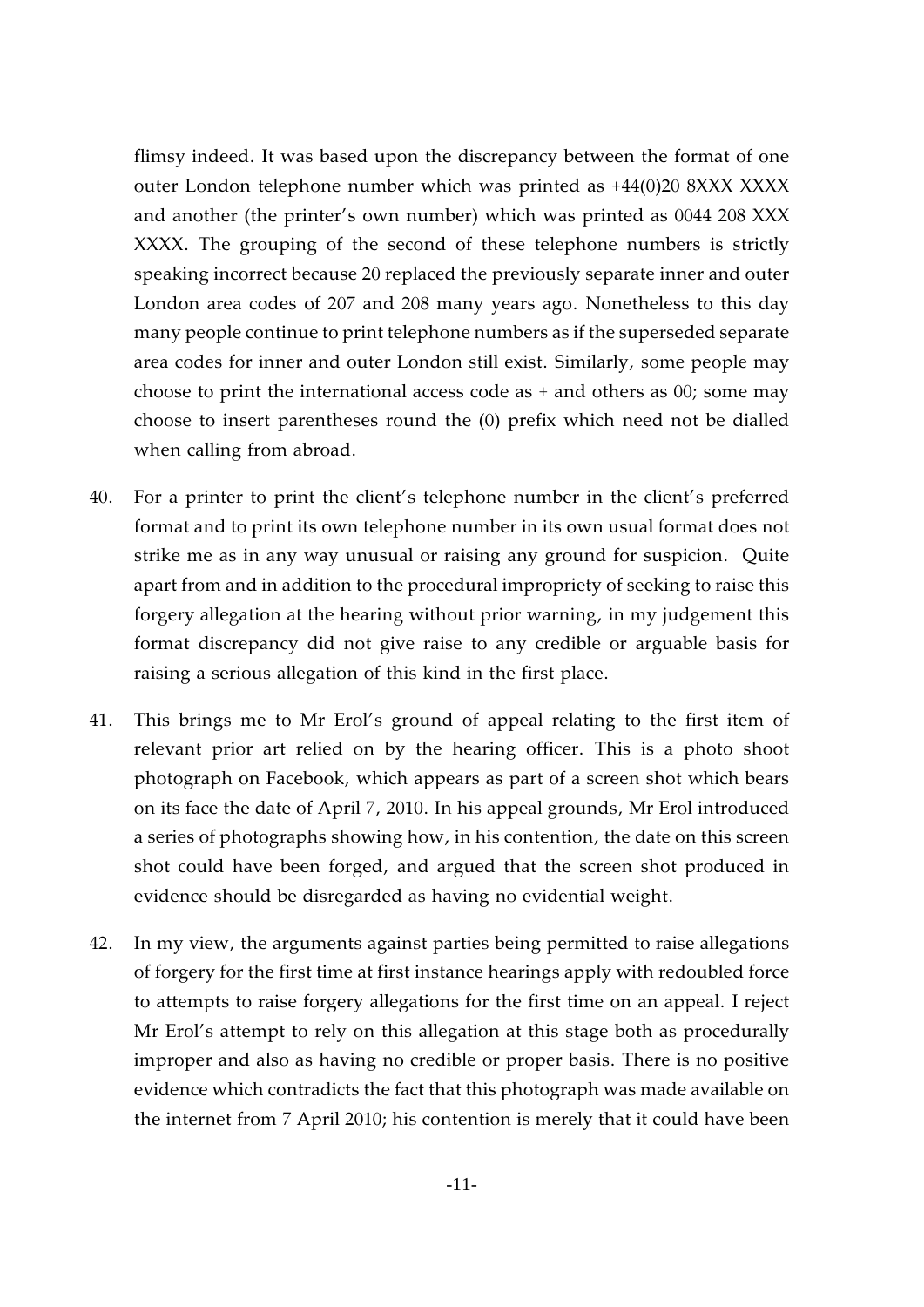technically possible to forge the date. Accordingly I uphold the hearing officer's finding that this Facebook photo formed part of the relevant prior art.

- 43. Mr Erol also challenges the hearing officer's reliance on the two witness statements. The hearing officer rightly approached these witness statements with caution, since they formed part of a series of six witness statements said to be from customers of Global Fashion Links which were in common form. The hearing officer rightly referred to the well known observation of Lord Esher MR in *Re Christiansen's Trade Mark* (1885) 3 RPC 54 at 60 about the caution that a court should exercise in placing weight on a series of affidavits which are in common form. She declined to place any weight on the majority of these witness statements because they omitted necessary information such as the full name of the person signing them. However, she accepted the statements of Nasar Ahmed and T.Piratheepan as carrying "some weight" because they were properly signed and dated.
- 44. Although the witness statements are largely pre-printed in common format, they do allow for the insertion of some information (in addition to the names and addresses of the deponents) by hand. In particular, space is left on the preprinted sheets for the deponents to insert the date when they first began trading with Global Fashion links, and space is left under each of twelve depicted designs of garments for the deponent to insert a date after the words "*Buying since* ..." On Mr Ahmed's statement a date in March 2006 has been inserted as the date when he first began trading with Global Fashion Links, and '2006' has been filled in under each of the garment designs including the one of relevance. On Mr Piratheepan's statement, the starting date has been filled in as 01.08.2005 and the date under each design after "*Buying since*" is given as '2005'.
- 45. In my judgement the hearing officer properly considered the potential deficiencies of these common form witness statements with appropriate caution, and was entitled to reach the conclusion she did, which was that "some weight" could properly be placed on them. Given the fact that there is nothing particularly implausible or surprising in such garments having been on the market, and the absence of any evidence directly contradicting them, I consider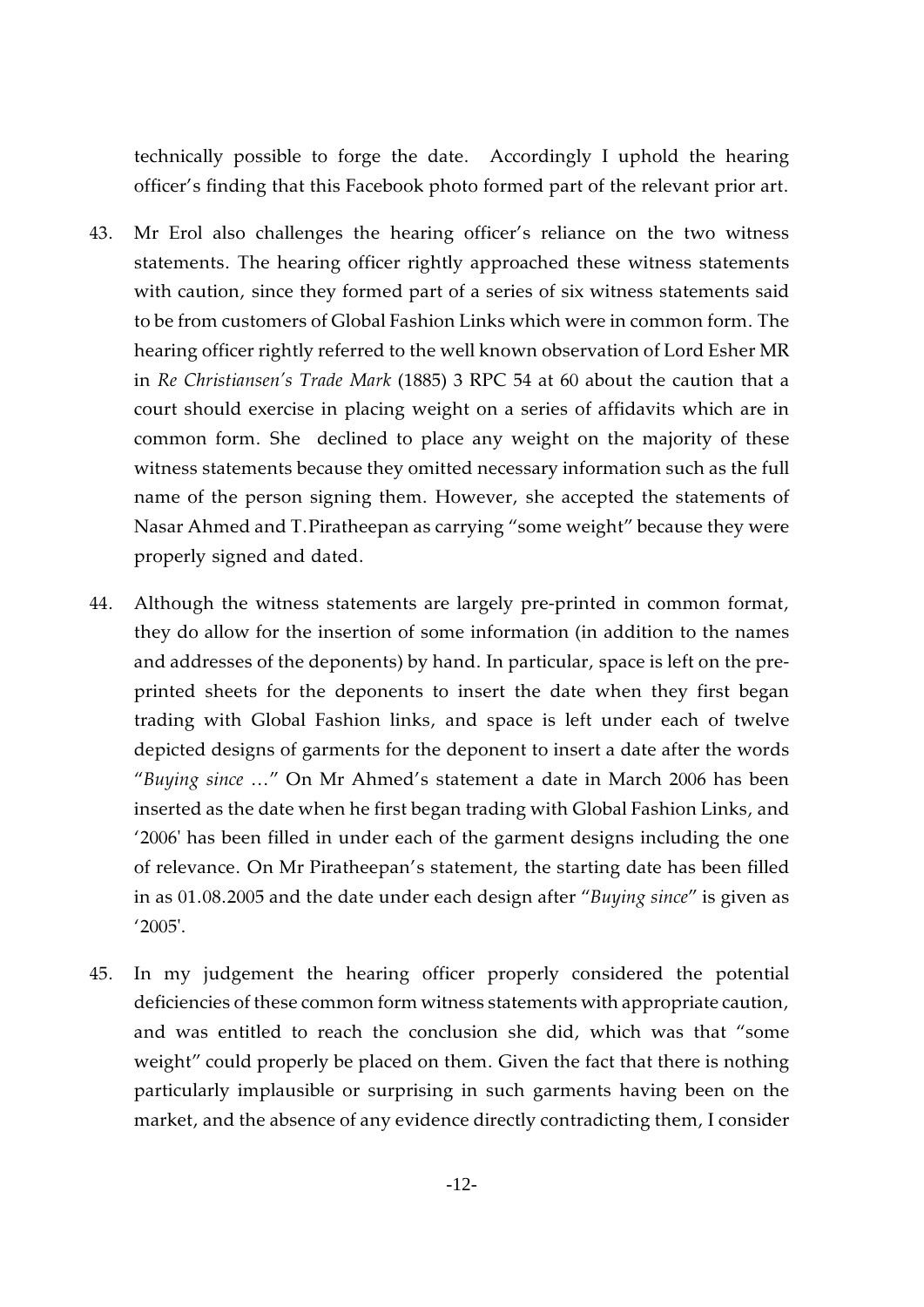that the hearing officer was entitled to treat as forming part of the prior art the relevant design to which these witness statements related.

## **The Hearing Officer's approach to the nature of the designs in suit**

46. Before proceeding to compare them with the prior art in order to assess whether they have individual character, the hearing officer addressed the nature of the two designs in suit in the following passage:

## "Scope of the registered designs

21. Mr Erol's design application forms state that the products for which the design applications were made included t shirts, hoodies (and umbrellas). The design was applied for as part of a multiple design application, which also includes hoodies and umbrellas. These are all different items. It is clear that the design the subject of these proceedings is a Union Jack flag applied to the top half of a garment. Secondly, the attachments to the counterstatements, intended to support Mr Erol's claim to have originated the designs, show Union Jacks without depicting any garments. The tick/swoosh is present in the attachment to the counterstatement for 4019267, but not the letters NAS. The scope of the design registrations is therefore:

4019752: a Union flag applied to the top half of a garment;

4019267: a Union flag including a tick/swoosh applied to the top half of a garment.

The letters NAS at the bottom of the jacket in 4019267 do not form part of the design, either as attached to the counterstatements, or in the scope of the design as applied for."

47. This passage of the decision raises two problems. The first is the reference made to the multiple design application and the other applications which were included in it. Secondly, the way in which the hearing officer has characterised the 'scope' of the designs calls for analysis.

## **Multiple design applications and the products for which the designs are registered**

48. The hearing officer refers to "the design" as having been applied for as part of a multiple design application. This information was not contained anywhere within the appeal papers, nor can it be ascertained from the website entry for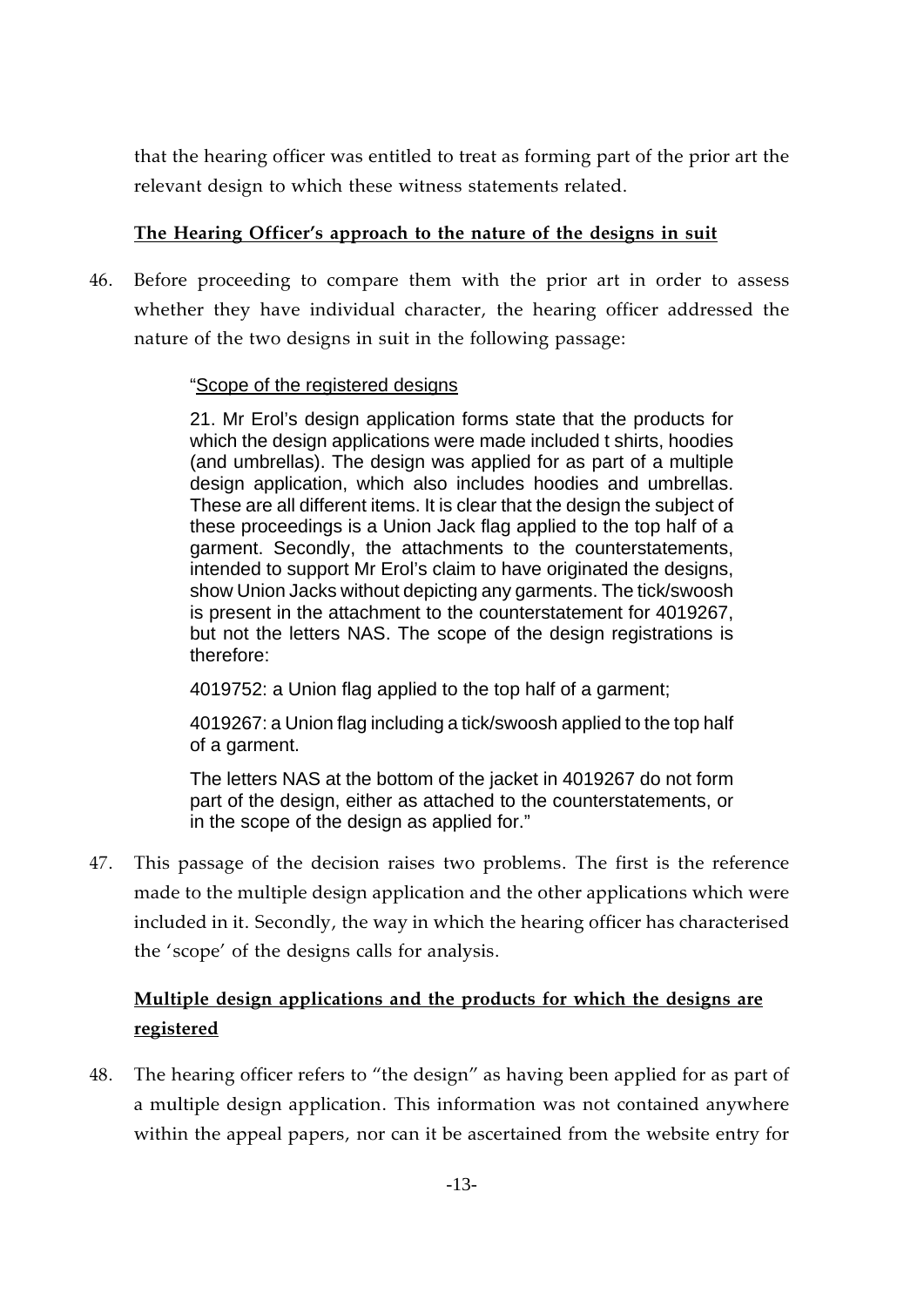the '752 or '267 designs. I therefore made inquiries of the Office in advance of the appeal hearing about the information upon which this passage in the decision was based and was provided with a multiple design application which had been filed by Mr Erol, which application resulted in the registration of designs Nos. 4019751 to 755 inclusive, i.e. including the '752 design. The Office also confirmed, as I suspected, that it is not possible for members of the public to ascertain from the IPO website whether a design was applied for as part of a multiple application or what are the other designs which were included in that multiple application.

- 49. I consider that a hearing officer is entitled to take account of information from the files of the Office in order to reach a decision on contested proceedings, even if that information was not included in the papers which were considered at the hearing. Clearly, there will be occasions when the potential relevance of materials in the Office files may become apparent only after a hearing in the course of deliberating on the contents of the decision. But it is essential in such a case that the parties are notified of such material and given a fair opportunity to comment on it before reliance is placed upon it in reaching a decision. That was apparently not done in this case.
- 50. In consequence I directed that the materials which the Office supplied to me in response to my request should also be provided to the parties to the appeal in advance of the appeal hearing in order that they should have the opportunity to make any comments they wished on the materials and on the way in which they are relied upon in the decision. Mr Erol did make certain comments at the hearing which I record below.
- 51. Under rule 4(1) of the Registered Designs Rules 2006 (SI 2006/1975), a single application may be submitted on statutory form DF2A seeking the registration of multiple designs. This has advantages of administrative convenience and in reduced fees compared with filing a succession of applications for one design each, but has no legal effect on the designs which are registered. These are and remain legally completely independent of each other. This is quite unlike, for example, the registration of trade marks in series, where the marks in the series are legally linked together.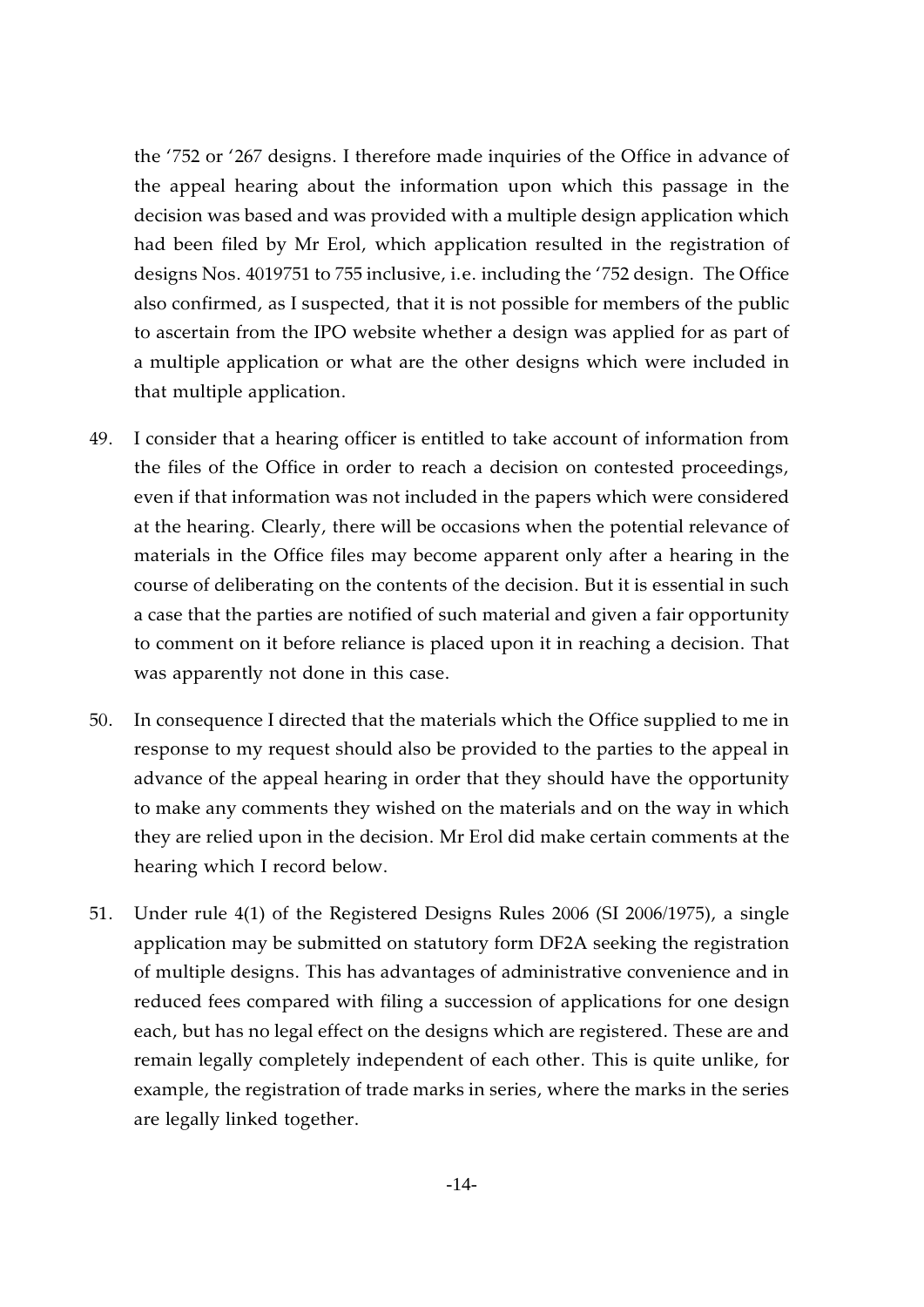52. The filed representation of the '752 design is as follows:-



53. Of the five designs in the multiple application, two ('752 and '755) depict tshirts, one ('751) depicts a hoodie, and the remaining two depict umbrellas. The representation of '753, one of the umbrella designs, is as follows:-

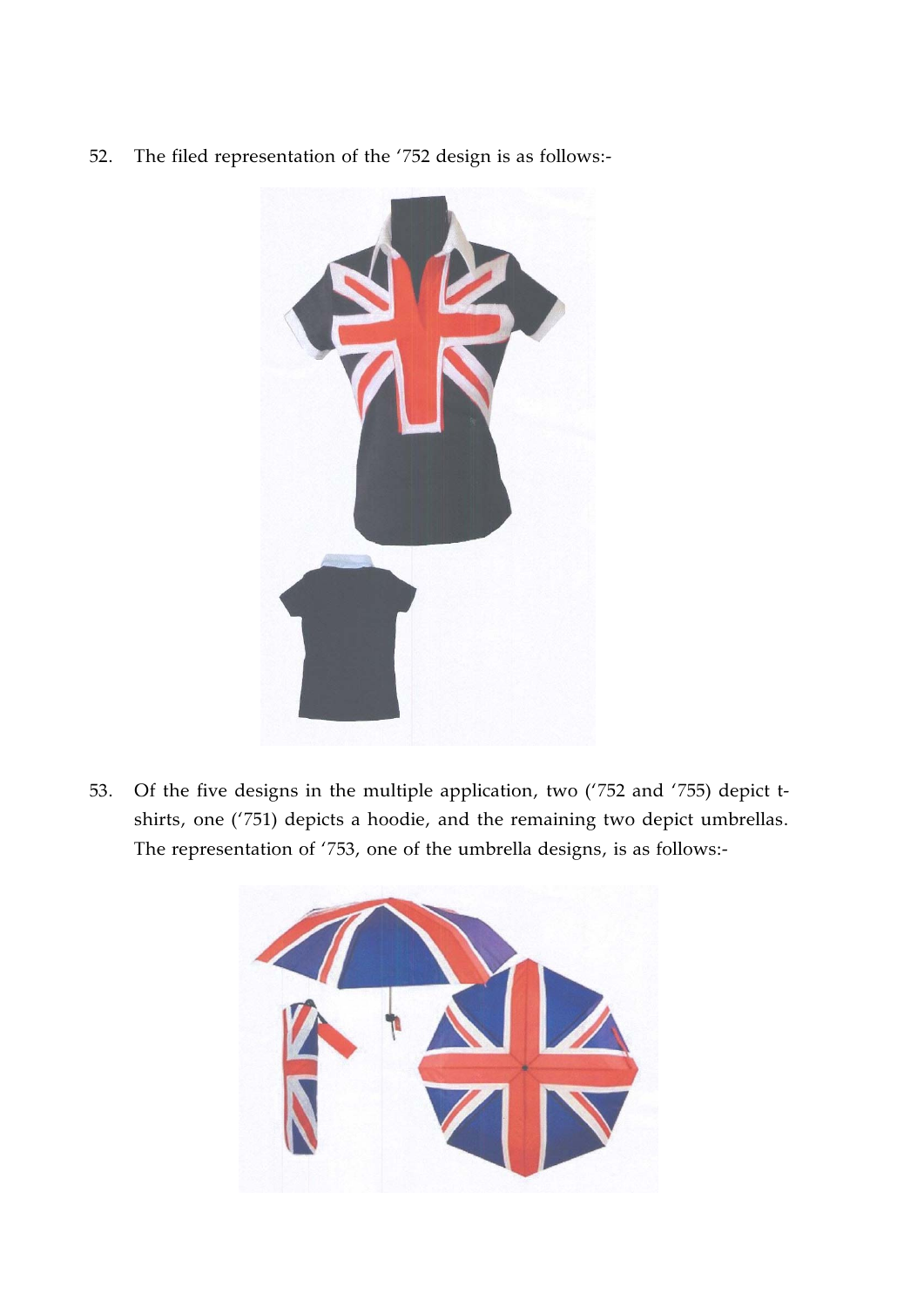- 54. If form DF2A is completed correctly, there should be an individual continuation sheet for each design upon which should be inserted, among other information, the product or products which the design is for -- the applicant should separately specify the product(s) for each individual design. In this case it seems that a single continuation sheet labelled at the top "*this is the 1 ... design out of a total of 5 designs*" was replicated and associated with each of the five design representations. That sheet specifies the product or products as "Hoodies, t shirts, umbrellas".
- 55. It might at first appear that this portmanteau list of products was used because the multiple application contains designs respectively for hoodies, t-shirts and umbrellas, and each design was intended only to be relevant to the individual product shown in its representation. However Mr Erol at the hearing told me that this was not his intention. These are the kinds of goods which he regularly sells and therefore it is his general practice to apply for a design registration in relation to this list of products regardless of which kind of product the filed representation relates to.
- 56. One can see how some of the principal features of the '752 design could be abstracted and then applied to a hoodie rather than a t-shirt. With slightly more imagination, one can see that the Union flag style theme on the upper chest of the t-shirt in the '752 design could be replicated onto the umbrella in the '753 design. But that does not mean that the '752 design as such is capable of being applied to either a hoodie or an umbrella.
- 57. The question then is how all this bears on the interpretation of the 'scope' of the '752 design, as the hearing officer's reference to the multiple application suggests it might. In my judgement the fact that the application which led to the grant of '752 was a multiple application, or the nature of the other designs included in that multiple application, can have no bearing on the interpretation of the design as it stands on the register. For reasons of legal certainty, it should not be interpreted by reference to material which is not readily available to the public, in particular to competing economic operators. (In this regard, see Case C-49/02 *Heidelberger Bauchemie GmbH* [2004] ECR I-6129 at [30]: a trade mark case but the principle must equally apply to design registrations).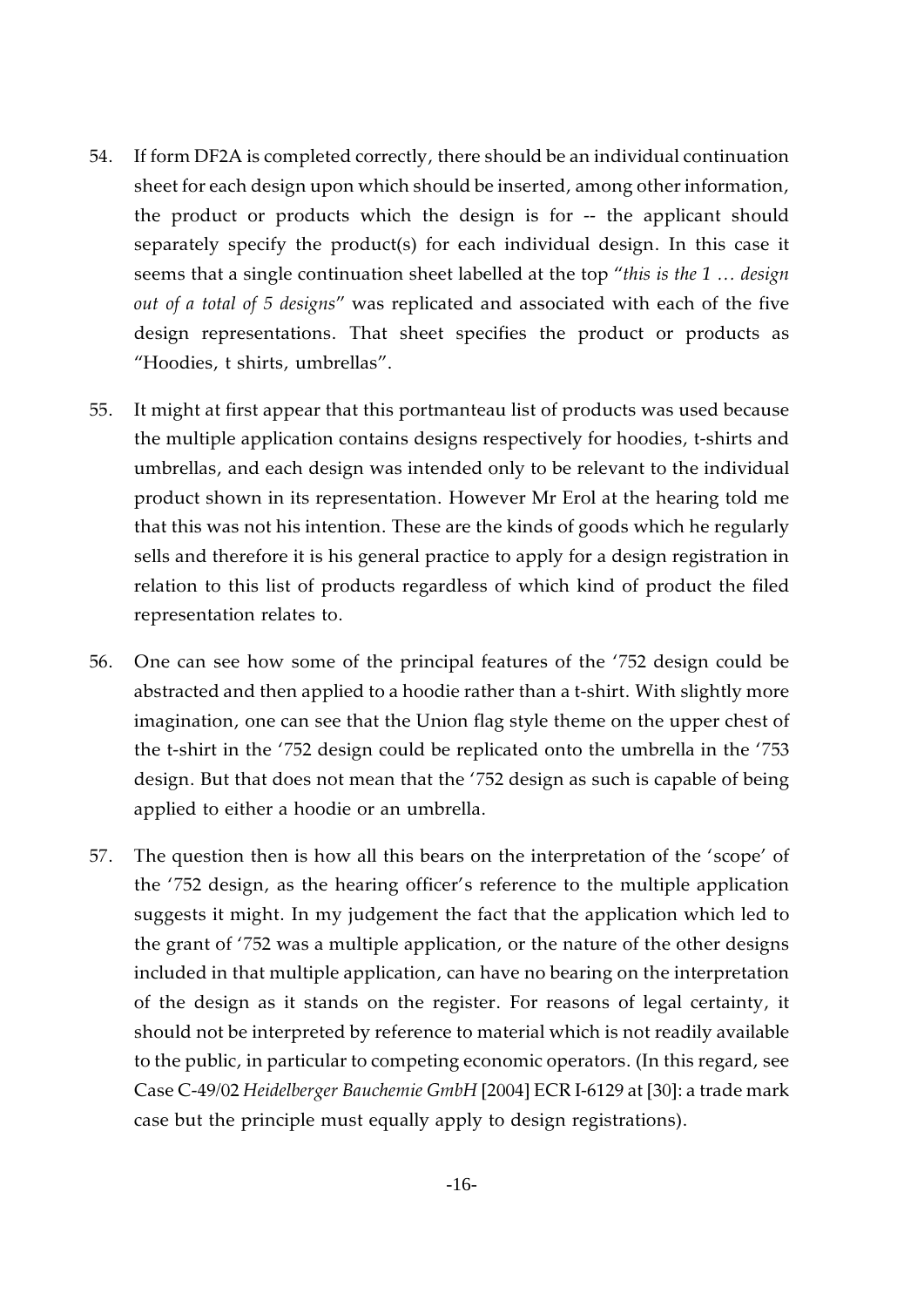58. It is understandable that having seen an anomaly when comparing the the '752 and '267 designs with the lists of products to which they relate, the hearing officer should have wanted to get to the bottom of it. However for the reasons I have explained, the fact that the '752 design was applied for as part of a multiple application can have no bearing on the interpretation of the design which has been registered. Nor, obviously, can the applicant's subjective intentions when applying to register.

#### **What is meant by "scope" of the registered designs?**

- 59. The subheading above paragraph 21 of the hearing officer's decision (quoted at my paragraph 46 above) refers to the "*scope*" of the registered designs in suit. Article 10 of the Community Designs Regulation (EC) No 6/2002 defines the "*scope of protection*" of a Community design as including "*any design which does not produce on the informed user a different overall impression*." Section 7(1) of the Act, which does not use the word "*scope*" but which corresponds to Article 10 of the Regulation, grants to the proprietor of a national registered design "*the exclusive right to use the design and any design which does not produce on the informed user a different overall impression*." This wording makes quite clear the distinction between the design which is registered itself, and a penumbra of other designs which may differ to a lesser and greater degree from the registered design but still produce the same overall impression, and therefore fall within the scope of protection conferred by the registered design.
- 60. But in paragraph 21, the hearing officer is not using the word "scope" as referring to the scope of protection. Rather, she considers that each of the registered designs itself has a scope, which in the case of the '752 design is defined by the verbal formula "*a Union flag applied to the top half of a garment*". It seems to me that this is treating a design registration as analogous to a patent claim, which can cover a large or indeed infinite number of different embodiments which possess the features of the claim. Thus, the class of products to which the design as so defined could be applied would include a garment of any shape, or a garment of any colour outside the top front area to which the Union flag is applied.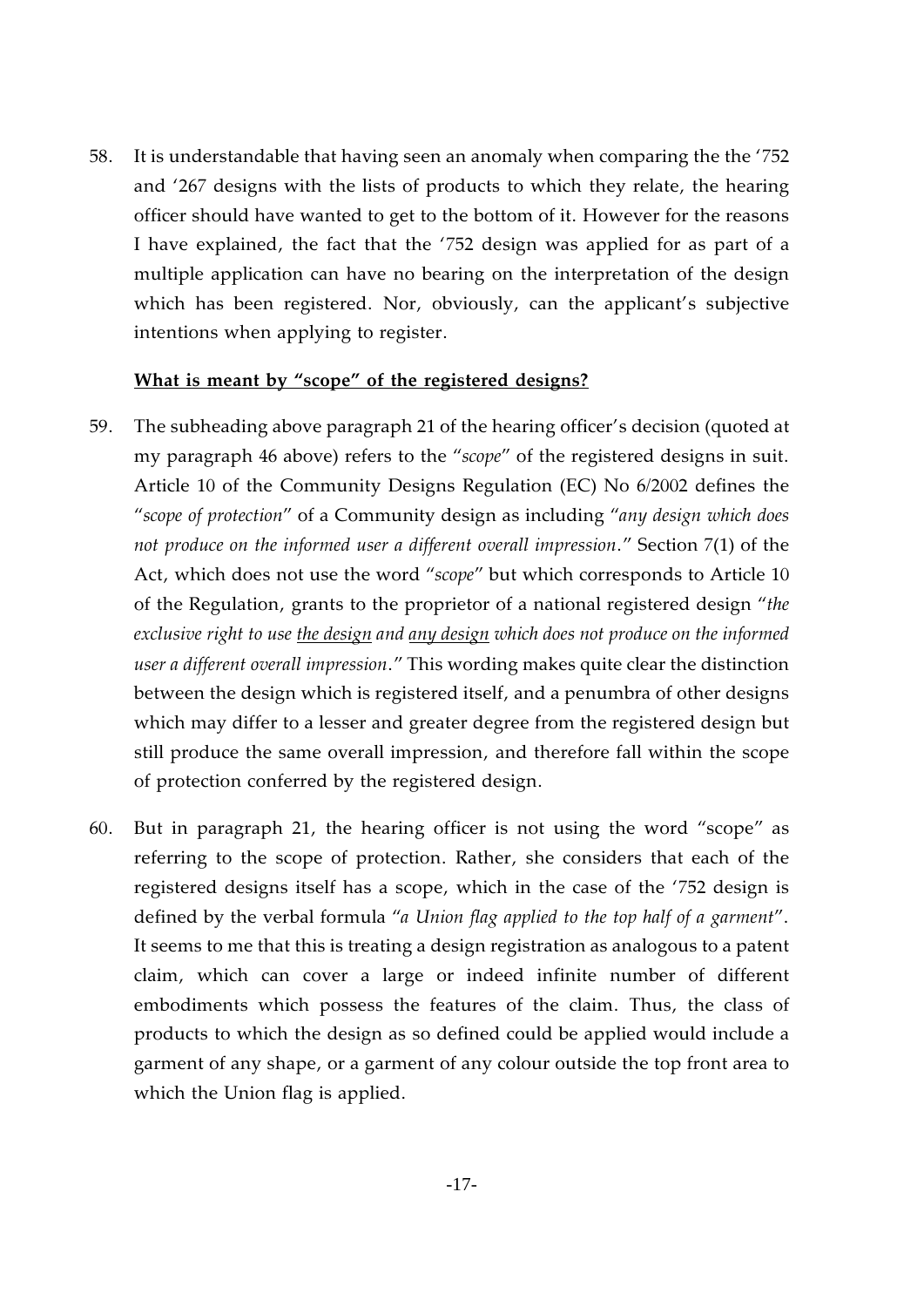- 61. This approach is not correct in law. A design registration is not like a patent and it relates only to a single design. It may be necessary to interpret the representation in order to decide what are the features which form part of the design as registered. For example, the applicant may choose, by making it appropriately clear, whether the design as registered consists only of the shape of a product, or consists also of features of surface appearance. (Lack of clarity in this regard caused much of the difficulty in the *Trunki* case: *PMS International v Magmatic Ltd* [2016] UKSC 12; [2016] RPC 11, and has led to new guidance notes to applicants DPN 1/16 published by the Office on 1 June 2016). Or an applicant is entitled to choose that his registration relates to only a part of a product.
- 62. But the exercise conducted in paragraph 21 of the decision is different in kind from either of the above. It amounts to abstracting certain features only from those shown in the representations, and treating the design as registered as consisting only of those features in a generalised form rather than in the form as shown in the representations.
- 63. The representations of both the '752 and '267 designs show the complete garments and indeed show both the front and back views. There is nothing to indicate that any of the features of either shape or surface appearance visible in the representations are excluded from forming part of the designs as registered. For example, there is nothing to exclude the stylised letters NAS which are visible at the bottom front of the shirt in the '267 design from being a feature of the design as registered. Of course, a minor feature like this may in the end play little or no part when assessing the "overall impression" of the design for the purposes of comparison with the prior art or an alleged infringement, but that is a quite different exercise which should not be muddled up with the question of what is the design as registered.
- 64. In paragraph 21, the hearing officer makes reference to the attachments to Mr Erol's counterstatements, which she describes as "*showing Union jacks without depicting any garments*." These attachments in fact show CAD drawings of the red and white elements which are subsequently embroidered on to a dark blue base garment in order to form the Union flag motifs. One can readily see that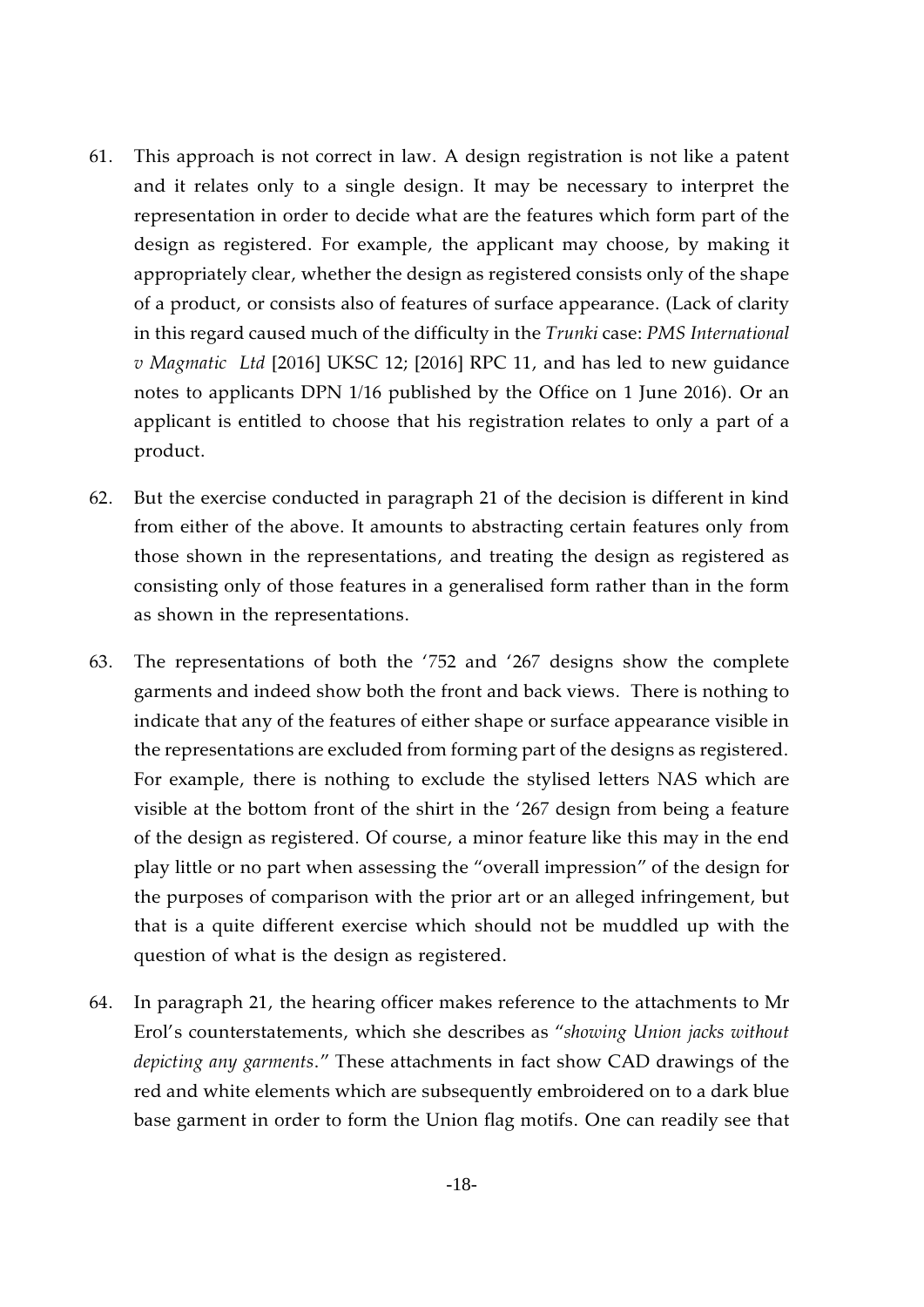once created these logos could then be applied without difficulty to a range of different base garments. However, the subjective process by which these designs were created does not provide a basis for the hearing officer's treatment of the designs as registered as consisting only of the logos in combination with a generalised base garment of indeterminate nature. In general, the subjective process by which a particular applicant created a design must be irrelevant to and inadmissible in the interpretation of the design on the register, which must be objective.

## **Comparison**

- 65. An assessment at first instance of whether a registered design produces the same overall impression as the prior art should normally be accorded considerable respect on appeal. However in the present instance the comparison carried out by the hearing officer is flawed, since she has compared the prior art with her set of abstracted features from the two registered designs rather than with the registered designs themselves. This has led her to disregard ab initio a number of differences between the designs as registered and the prior art which, whether or not they are in the end determinative, should have been taken into account in assessing whether or not the same overall impression is produced.
- 66. I therefore need to carry out the comparison myself de novo.
- 67. In my view, both the designs in suit are new when compared with the prior art, i.e. they are not identical and they differ in more than "*immaterial details*" (section 1B(2) of the Act). I will therefore consider whether they have "*individual character*", i.e. whether in each case "*the overall impression it produces on the informed user differs from the overall impression produced on such a user*" by the prior art (section 1B(3) of the Act).
- 68. The hearing officer quoted HHJ Birss QC (sitting in the High Court) in *Samsung v Apple* [2012] EWHC 1882 (Pat); [2013] ECDR 1 at [33]-[35] for a description of the characteristics of the informed user. Basing herself on those principles, she set out the characteristics of the informed user in this case at paragraph 33 of her decision, with which I agree:-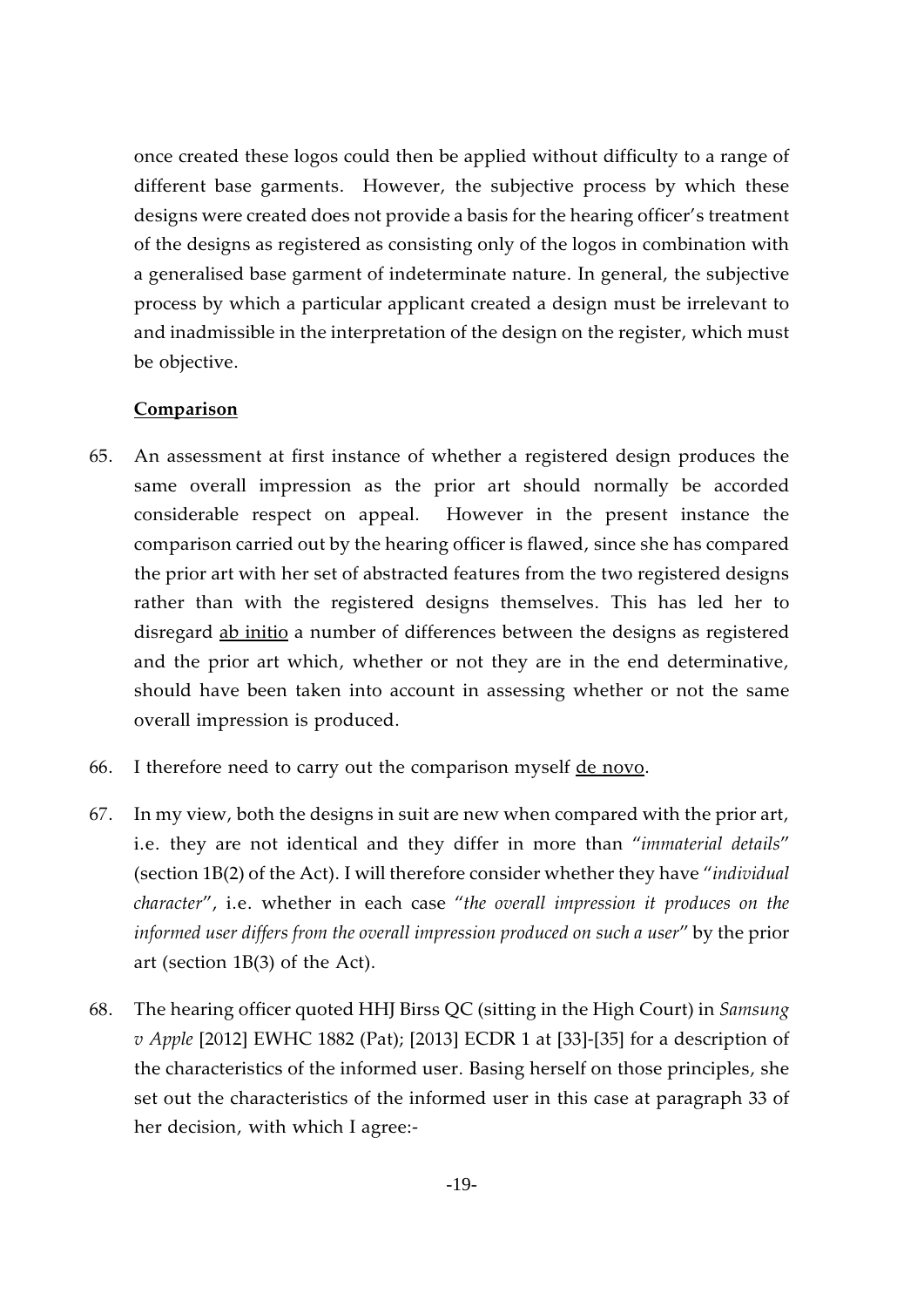"33. The informed user of clothing is a consumer as opposed to an actual designer or some other expert in the field. However, the informed user is not an average or standard consumer, it is instead someone who is likely to have an interest in clothing design. Such a person is, therefore, likely to have a keen eye in relation to the design attributes of a particular item of clothing. They will not, however, make a forensic analysis of each and every detail."

- 69. Implicit in the above is that one is talking about an informed user of clothing in general (or at least of garments like t-shirts and hoodies in general) rather than garments specifically for the souvenir market. There is nothing to stop the garments subject of the registrations being sold in the clothing market generally, and in any event an informed user of souvenir clothing seems too narrow - who would use or wear only souvenir clothing?
- 70. The main feature in common to both registered designs and both items of prior art is the presence of versions of Union flags, modified in various ways. There is no evidence in this case about the extent to which Union flag motifs may have appeared on garments prior to the application dates for these designs, but I am entitled to assume that the informed user in relation to these UK-registered designs would be reasonably familiar with the national flag. Accordingly the informed user would recognise that the two registered designs and the two items of prior art bear versions of the Union flag and would be struck by this fact; but also would probably tend to notice features which differ from those in the conventional representation of the flag.
- 71. The present form of the Union flag (sometimes called the Union jack) was adopted following the Union with Ireland Act 1801, and in conventional form appears as follows:

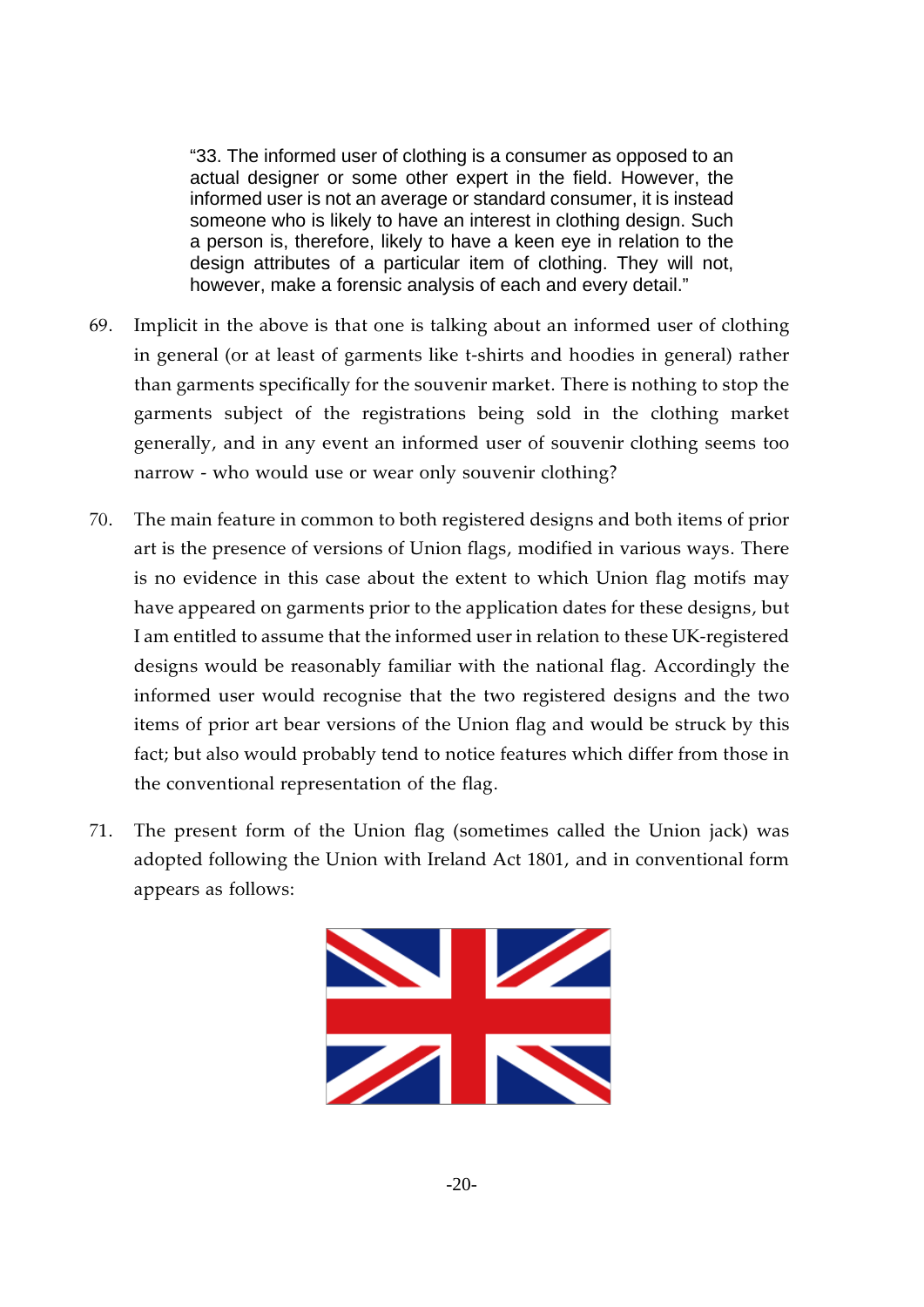72. One fairly subtle feature is that the red diagonal bars which form the arms of the cross of St Patrick are offset anticlockwise from the centre lines of the diagonals of the flag. This is because the white diagonal bars of the cross of St Andrew also have to be represented within the flag. However the flag is not infrequently represented in informal contexts without this particular feature, i.e. with the red diagonal bars centred on the diagonal lines of the flag.

## **The '752 design**

- 73. The representation of this design appears at paragraph 52 above.
- 74. It shows front and back views of a t-shirt. It is not easy to be certain owing to the vagaries of colour reproduction, but it appears that the base colour is either a very dark blue or possibly black. It has a white collar, and white cuffs where the sleeves end on the upper arms.
- 75. Easily the most prominent visual feature is the Union flag motif on the chest area. This is prominent both because of its intrinsic nature and because of its position, where it immediately strikes the eye of someone encountering another person wearing it or seeing the t-shirt as it would typically be displayed for sale. It differs from the official version of the flag, first because the bars of St Patrick's cross are centred on the diagonals rather than offset, and secondly because the ends of the bars of St Patrick's and St George's crosses have a white margin which has no counterpart on the flag. In addition there is a Vshaped gap in the upper centre within the red vertical bar of the cross of St George when the neck opening is ajar.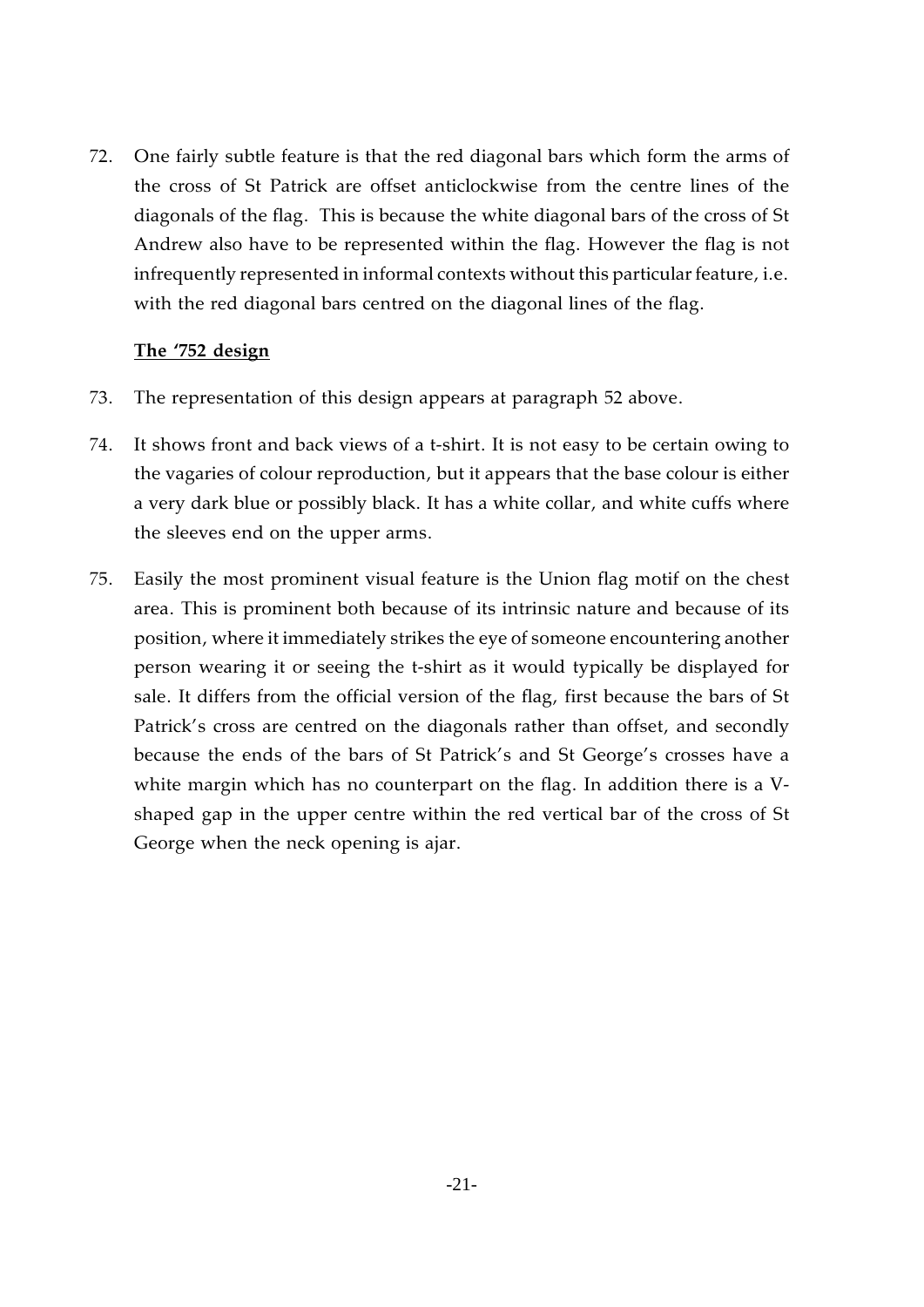

76. The photo shoot placed on Facebook in 2010 is as follows:

- 77. The garment in the photo is a hoodie as indicated by the presence of the visible red draw strings. It should be borne in mind that the relevant comparison is between the garment which is shown in the Facebook photo and the garment the subject of the registration, rather than with the photo as such. The hood of the Facebook garment can be worn either in the up or the down position, and both possibilities should be taken into account. The neck opening in both cases can be either open or closed, so superficial differences of appearance flowing from the fact that the neck openings are fastened at different heights in the prior art photo and the registered representation should be discounted.
- 78. The garments share the very dark blue or black base colour. They share the very prominent Union flag motifs in which the red bars of the cross of St Patrick are centred on the diagonals, but the relative proportions of white to red are different with the white areas being narrower on the Facebook hoodie than on the registered design. The bottom of the vertical bar of the cross of St George has a white margin. It is not possible to see on the Facebook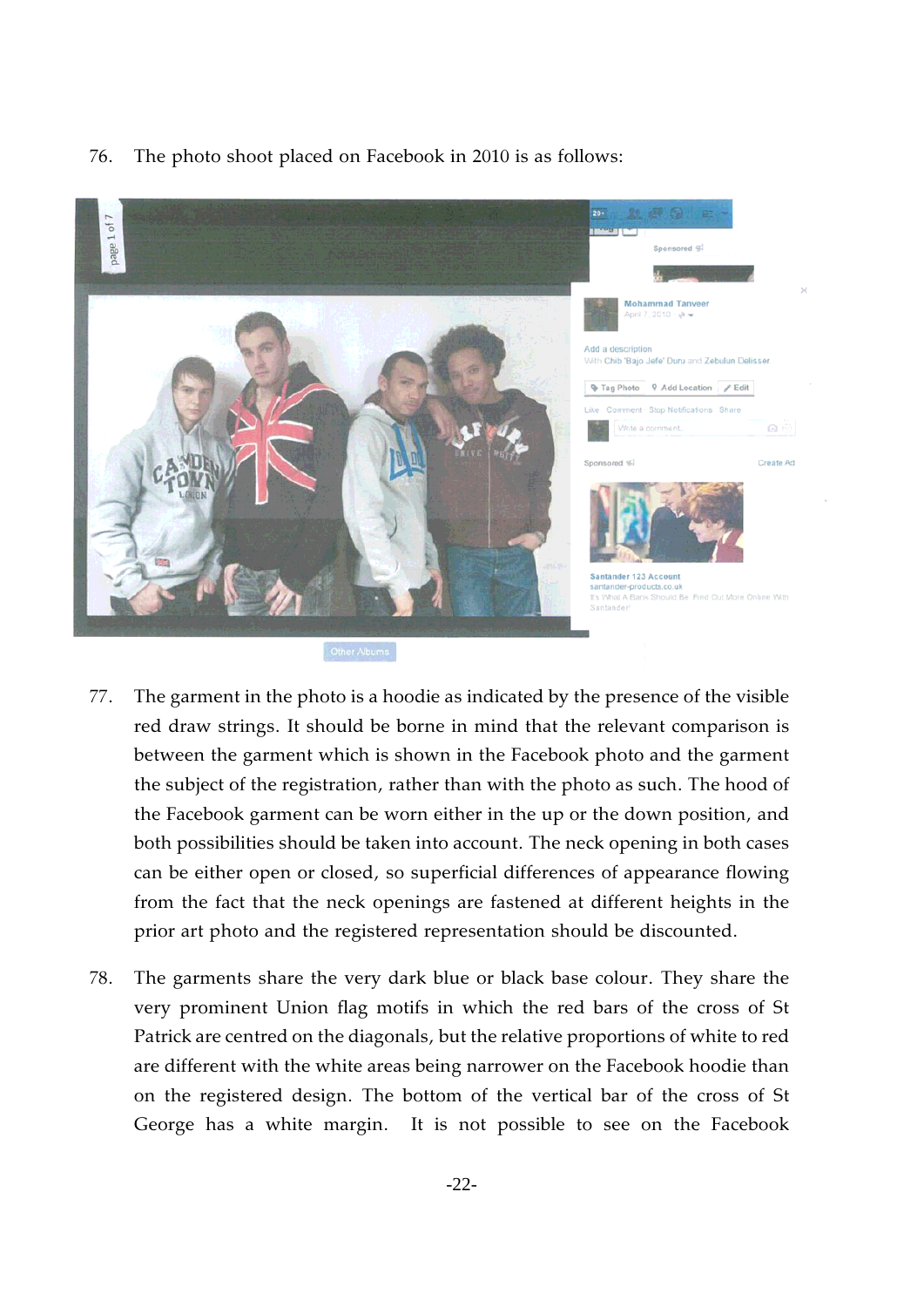photograph whether the other bars have a similar feature and in the absence of evidence I will assume that they do not.

- 79. The most prominent difference between the Facebook garment and the registered design is that it is a hoodie and not a t-shirt. This difference will become more apparent if the Facebook garment is worn with the hood up. Further, it has long sleeves and lacks the white collar and cuffs on the registered design.
- 80. Having listed the differences and similarities in words, I need to make an assessment. As HHJ Birss QC pointed out in *Apple v Samsung* (ibid) at [31]-[32}:-

31 I start by reminding myself that what really matters is what the court can see with its own eyes (per Jacob L.J. in *Dyson Ltd v Vax Ltd* [2011] EWCA Civ 1206 at [8] and [9], emphasising a passage from his judgment in *Procter & Gamble Co v Reckitt Benckiser (UK) Ltd* [2007] EWCA Civ 936; [2008] E.C.D.R. 3; [2008] F.S.R. 8 (at [3] and [4])). The most important things are the registered design, the accused object and the prior art and the most important thing about each of these is what they look like.

32 I also remind myself that while the exercise is a visual one, judgments have to be written and reasons necessarily expressed in words. However I must bear in mind that it is the overall impression which counts and not a verbalised list of features, see [46] of the judgment of Arnold J. at first instance in *Dyson Ltd v Vax Ltd* [2010] EWHC 1923 (Pat); [2010] E.C.D.R. 18; [2010] F.S.R. 39 and his reference there to the observations of Mann J. in *Rolawn Ltd v Turfmech Machinery Ltd* [2008] EWHC 989 (Pat); [2008] E.C.D.R. 13 (at [123], [125] and [126]). As Mann J. said,

"one of the problems with words is that it is hard to use them in this sphere in a way which avoids generalization. But what matters is visual appearance, and that is not really about generalities".

81. HHJ Birss QC then went on to summarise the law relating to the informed user and to the various aspects of the comparison exercise relating to overall impression at [33]-[58]: the hearing officer's decision sets out the key paragraphs. That was of course an infringement case rather than a case of comparison with the prior art. Judge Birss's approach was affirmed when that case went to the Court of Appeal at [2012] EWCA Civ 1339; [2013] FRS 9.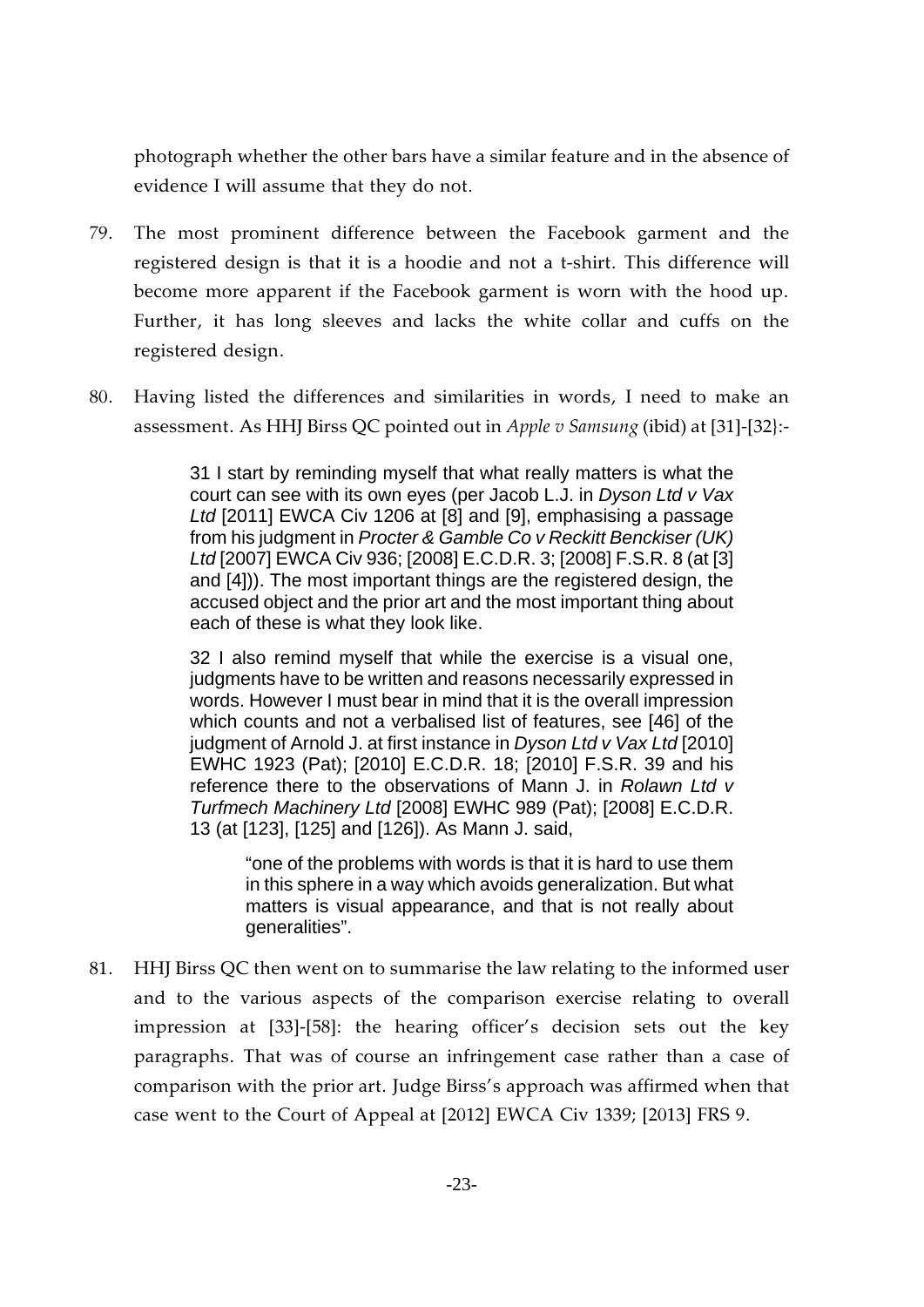- 82. In forming my view I have borne in mind both his observation (quoted in [32] above) that "*it is the overall impression which counts and not a verbalised list of features*", and his final observation in [58] (quoted in the hearing officer's decision) that "*Although no doubt minute scrutiny by the informed user is not the right approach, attention to detail matters*." Standing back, the Union flag motif on the upper front of both garments remains easily the most striking feature on each garment. It is executed in a similar way on each garment with centred red diagonal bars and includes a white margin at the ends of the bars of the registered design, and on the Facebook photo at the end of the most visually prominent of the bars, at the bottom front. Having regard to my view about the nature of the informed user, the impression formed by these respective designs should be assessed against the background of clothing or t-shirts and hoodies generally; it is not appropriate to assess this from the viewpoint of an informed user focussed specifically on the souvenir market with whom detailed differences between Union flag themed designs might weigh more heavily. I have considered also the other differences identified above, but do not consider that they are sufficient to produce a different overall impression.
- 83. Next I shall compare the '752 design with the garment shown in the two witness statements. The witness statements show the garment in question in the form of a reduced size monochrome picture. It should be borne in mind that the comparison is with the garment which the witness statements attest to having been on the market from 2005 or 2006, not with the picture itself.



Buying Since 23-6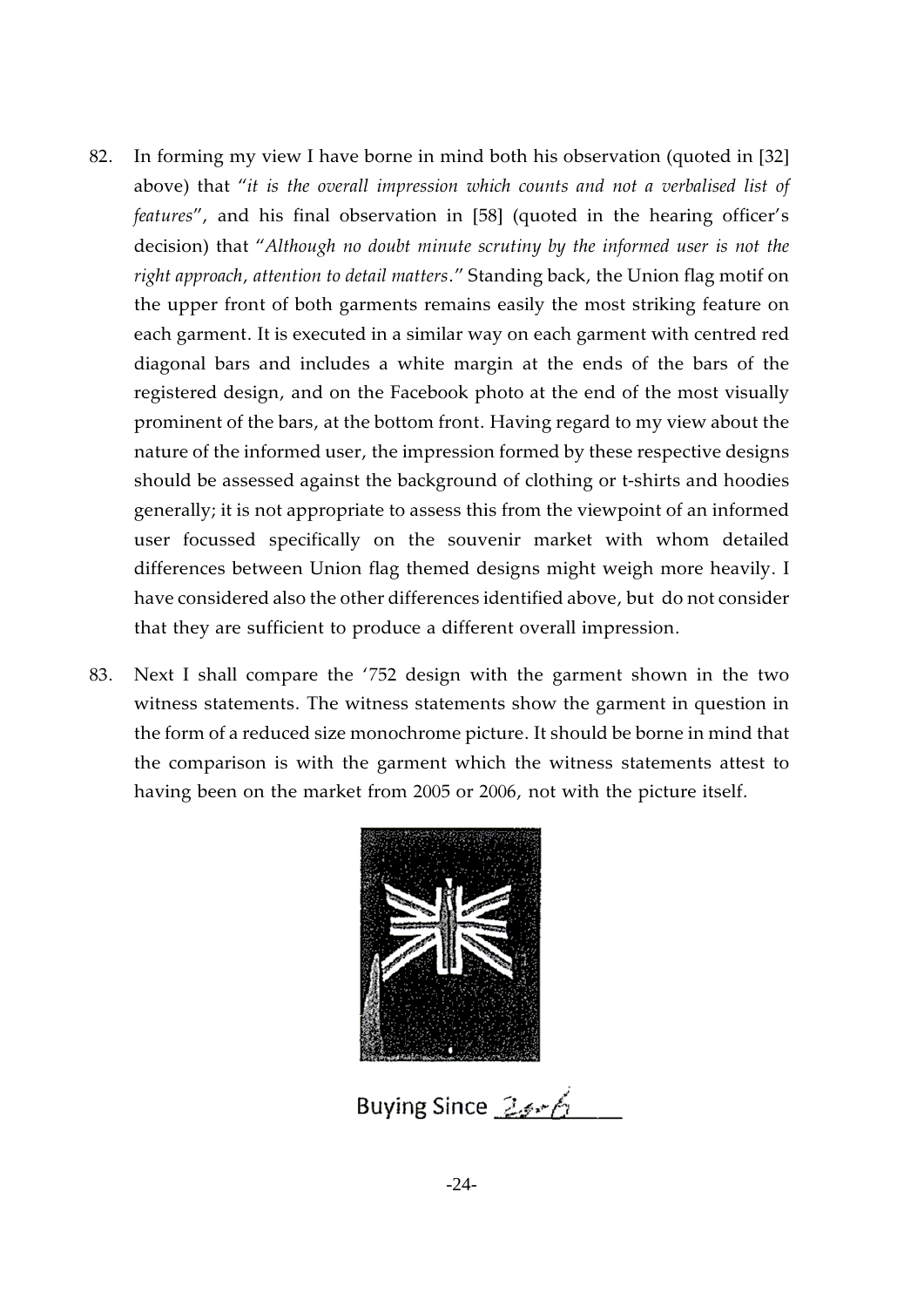- 84. The Union flag motif on the garment attested to by the witness statements is similar to that in the Facebook picture, in that the St Patrick's cross bars are central to the diagonals and there is a white margin at the bottom of the vertical bar of the St George's cross. The ratio of the red to the white seems closer to the '752 design than to the Facebook picture. It is not possible to see the precise background colour from the monochrome picture but it is clear that it is very dark or black. The garment has long sleeves and a zip-up the front which might be characteristic of a hoodie. It is not possible to see whether or not it has a hood, but for the purposes of comparison with the '752 design I shall assume that it does have a hood in the absence of positive evidence that it does not. It lacks the white cuffs and collar of the '752 design.
- 85. Despite the differences between it and the '752 design, I consider that it creates the same overall impression. If anything it is closer than the Facebook photo.

## **Comparison of the '267 design with the prior art**

86. I will now carry out a similar exercise in relation to the '267 design, but I will state my conclusions more briefly.

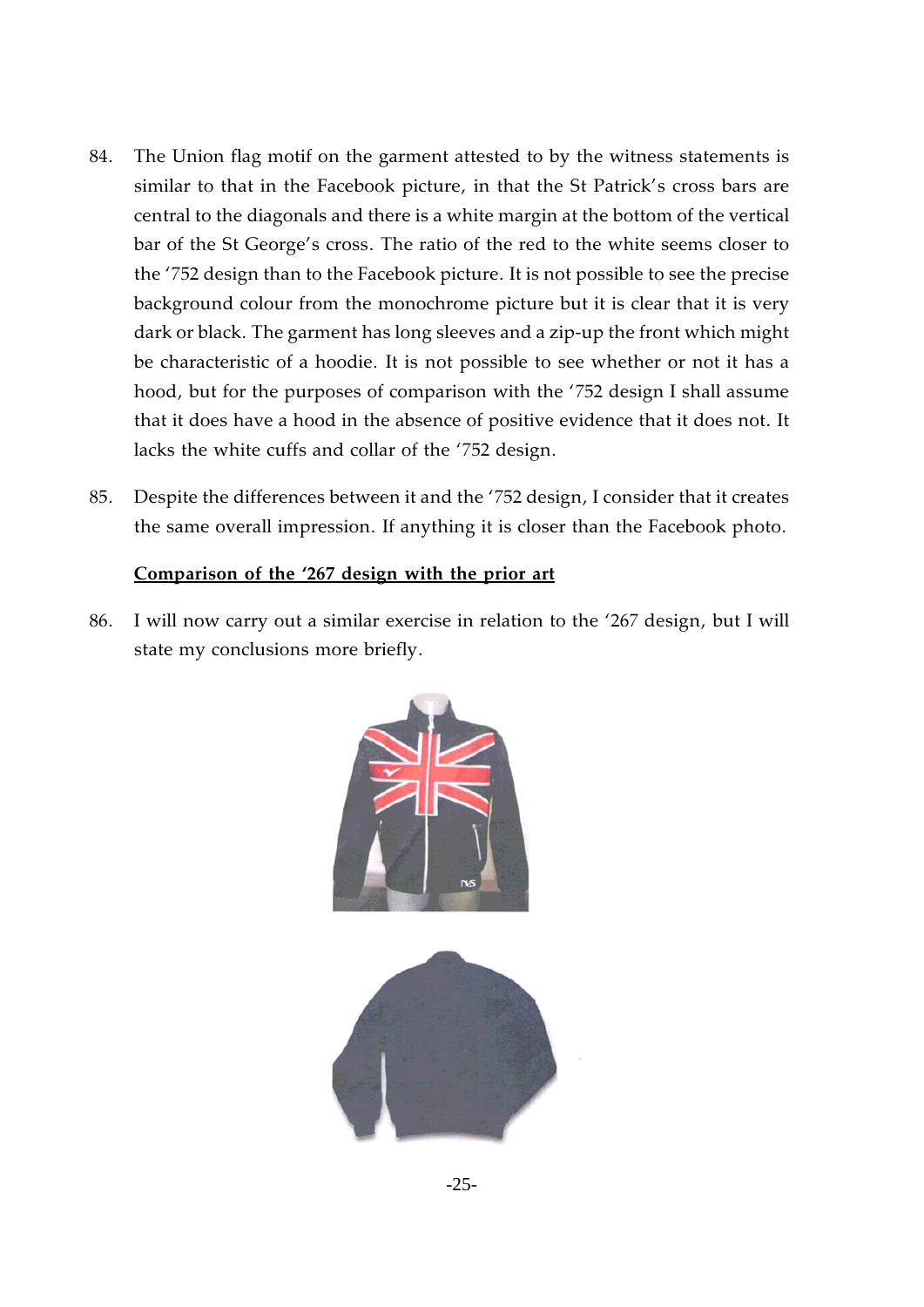- 87. The '267 design is long sleeve high neck garment, whose base colour is very dark blue. No hood is visible in the rear view, nor are there drawstrings on the front view, but it has a zip all the way up the front. It has visible zip pockets on the front. A logo, which appears to consist of the stylised letters NaS, is visible on the front on the wearer's left hand side at the bottom.
- 88. The Union flag motif, like all the ones considered so far, has red St. Patrick's cross bars which are centred on the diagonals. It has a white margin at the bottom of the vertical bar of the St George's cross, but not at the end of the other bars. A particular feature which Mr Erol relied upon as being important is a white stylised tick or "whoosh" on the (wearer's) right side of the horizontal bar of the cross of St George. In addition, Mr Erol pointed out a feature not easily seen until attention is drawn to it, which is that the white pull on the zipper at the neckline is shaped like the "whoosh".
- 89. Comparing first with the Facebook photo hoodie, this design is more similar to it than the '752 design in that the design of garment is more similar, both being long sleeved zip fronted garments, albeit the Facebook garment has a hood and the '267 design does not. The Facebook garment lacks anything like the 'NaS' logo but this, despite forming part of the design as registered, is not prominent enough to make more than a negligible difference to the overall impression.
- 90. The 'whoosh' is of some significance, in that the informed user would recognise it as being an unusual feature which does not normally appear on Union flags. If this feature is sufficient to give rise to individual character in the '267 design in comparison with the Facebook prior art, it would imply that the monopoly right conferred by the '267 design must be correspondingly narrow and only infringed by a garment bearing a Union flag device with the "whoosh" or something similar in it.
- 91. However the statutory test of validity depends upon looking at the overall impression created by the design as registered and small features may not succeed in altering the overall impression, even if they are significant if looked at in isolation. As I have pointed out, what has been registered as a design in this case is all the features of shape and surface appearance of the garment as a whole, and any particular feature such as the "whoosh" must be assessed in